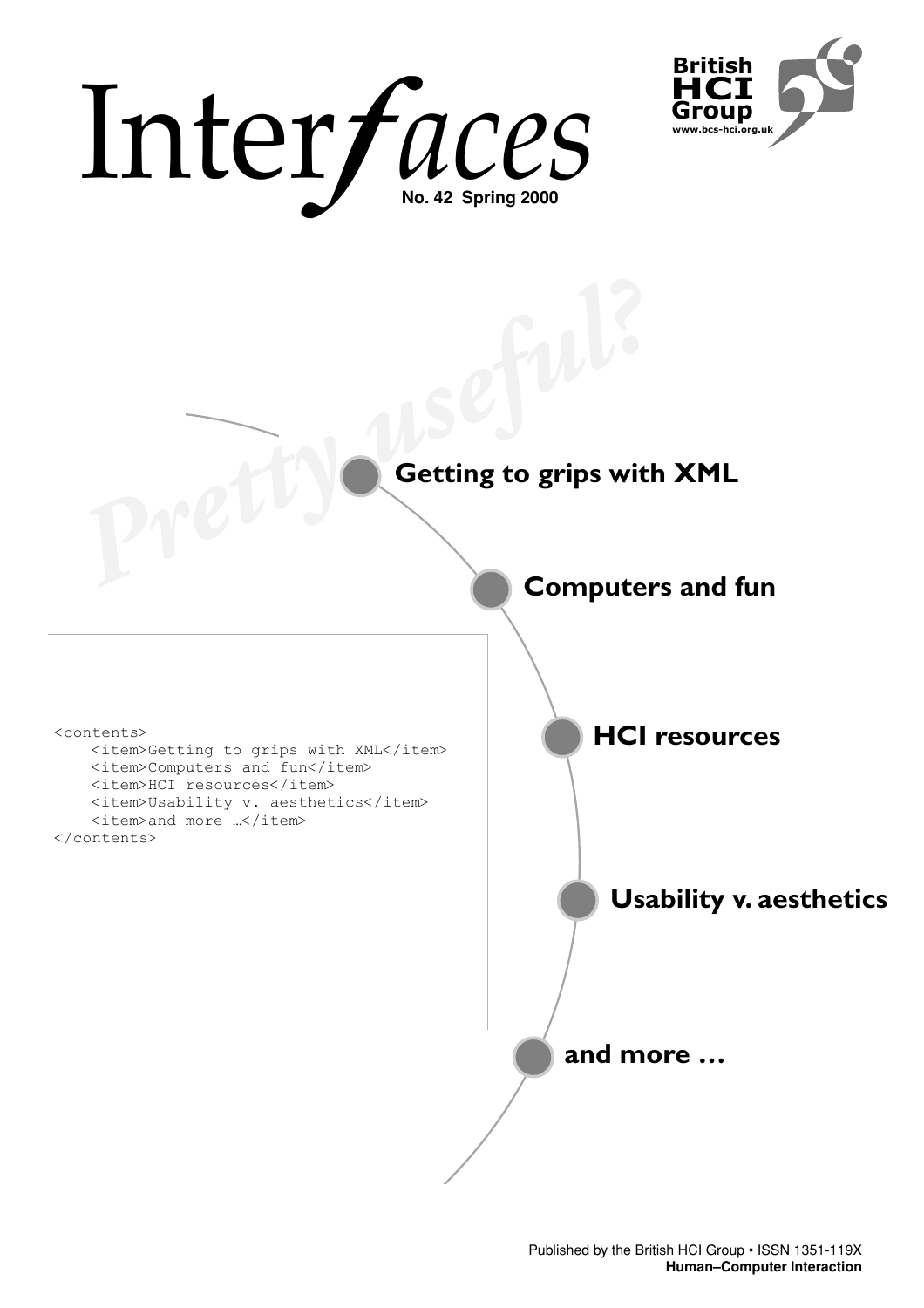# **contents**

- **2 From the Chair**
- **3 Editorial**
- **4 Getting to Grips with XML**
- **10 Computers and Fun 2 meeting report**
- **16 HCI Resources getting started**
- **18 Confessions of a Heretic**
- **20 Profile Xristine Faulkner**
- **21 What's in a Mouse? product review**
- **22 Book Reviews**
- **24 HCI and Marketing: Allies or Adversaries?**
- **26 Interactivity + e-Commerce = i-Commerce**
- **28 HCI Executive** *Contact list*

## From the Chair

#### **Desert Island References**

I was recently asked to provide an entry for the Reader's Guide to the Social Sciences. The brief was to choose eight references that would give a reader a picture of what HCI was about and provide a short paragraph supporting each choice. Of course, it was tempting to choose my last eight publications. This would be like the subject of the radio programme "Desert Island Discs" choosing 10 of his or her own records and was clearly immodest.

I guess I took the coward's way out by choosing mainly edited books, so really my key references were collections of references. I went for: *Monk & Gilbert* (oops slipped already!) to illustrate the interdisciplinary nature of HCI; *Preece et al*. to illustrate the maturity of the subject (we have a 770 page text book); the Windows interface guidelines (we have standards); the *CHI conference proceedings* as where to go for the state of the art; *Greenberg, Finn et al.* to show how HCI covers human– human communication as well as human– computer communication; *Card, Moran and Newell* as an early example of theory in HCI, and *Kraut* as a pointer to where HCI is going next (into the home). The full references are given below.

I suspect that these would not be everyone else's choice. If you have alternative suggestions send them to the Interfaces editors (not me).

- Card, S. K., Moran, T. P. & Newell, A. *The psychology of humancomputer interaction*. Hillsdale, NJ: Lawrence Erlbaum, 1983
- Finn, K. E., Sellen, A. J. & Wilbur, S. B. *Video-mediated communication*. Mahwah, New Jersey: Lawrence Erlbaum Associates, 1997
- Greenberg, S. *Computer-supported Cooperative Work*. London: Academic Press, 1991
- Kraut, R., Mukhopadyay, T., Szczpula, J., Kiesler, S. & Scherlis, W. "Communication and information: alternative uses of the internet in households" In C. Karat, A. Lund, J. Coutaz & J. Karat (Eds), *CHI'98, Human Factors in Computer Systems*, Los Angeles. (pp. 368–375). City: ACM Press, 1998
- Microsoft Corporation, *The Windows interface guidelines for software design*. Redmond: Microsoft Press, 1995
- Monk, A. F. & Gilbert, N. *Perspectives on HCI: diverse approaches*. London: Academic Press, 1995
- Preece, J., Rogers, Y., Sharp, H., Benyon, D., Holland, S. & Carey, T. *Human-Computer Interaction*. Reading, MA: Addison-Wesley, 1994
- Williams, M. G., Altom, M. W., Ehrlich, K. & Newman, W. CHI'99. *Human factors in computing systems*. New York: ACM Press, 1999

Your chairman

**Andrew Monk**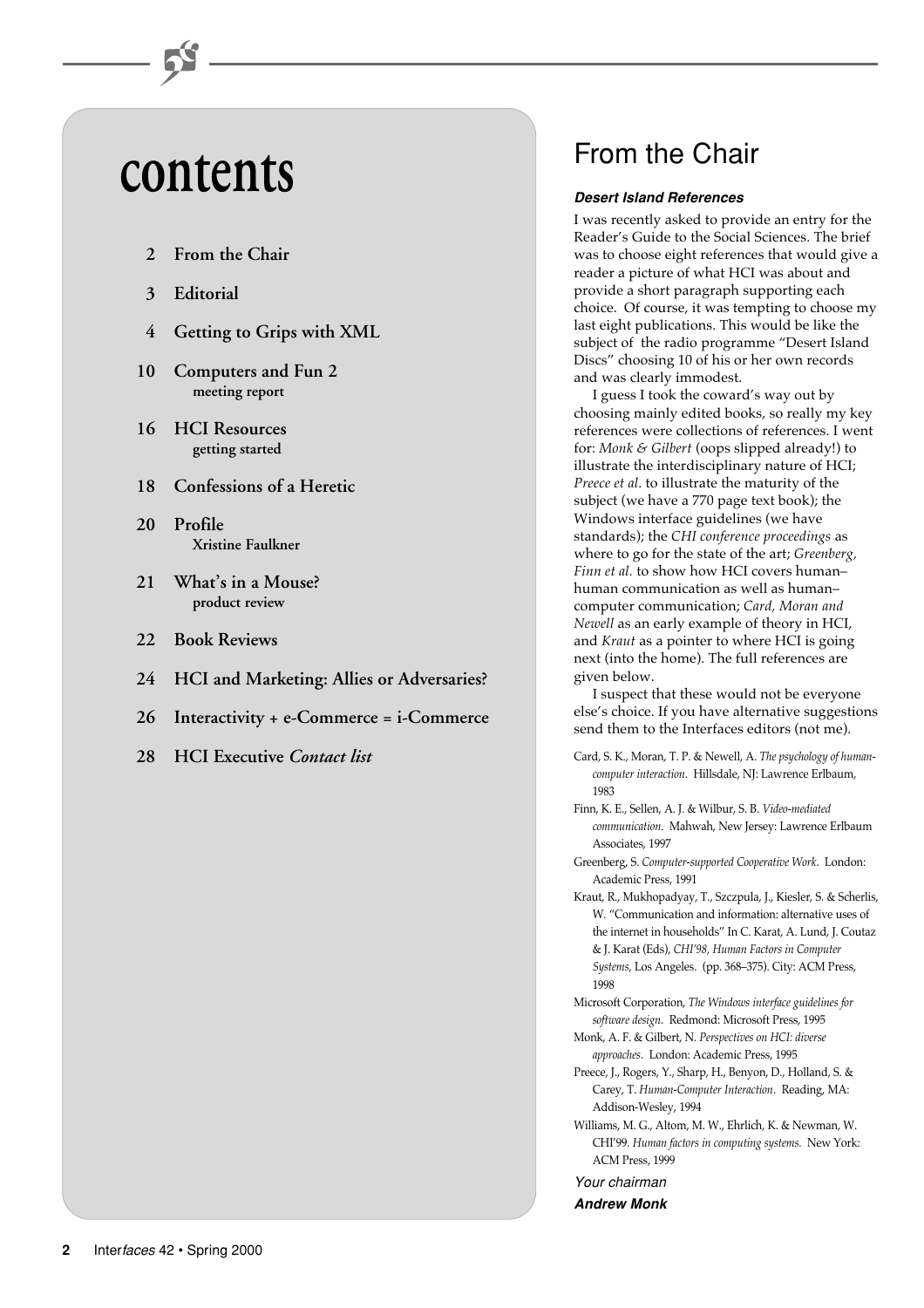## **Editorial**

Welcome to another issue of *Interfaces*, containing the educational, the entertaining and, perhaps, the controversial. Coming prior to the Third Workshop on Effective Training and Education in HCI (see page 17) it has a timely focus, both directly and indirectly, on what and how we understand and communicate HCI. As an HCI educator, I have found myself re-examining both the content and the practice of what I teach. Do the old tried and tested methods still hold good for 'new' media? Can 'usability' be meaningful without aesthetics? Is it possible any longer to 'know our users'? What core skills must our HCI graduates have? With students increasingly coming from backgrounds of design and art rather than business or computer science, is HCI, as we know it, relevant, or do we have to rethink our approaches? And given these shifts in emphasis, what can we learn from other creative disciplines – art, theatre, music, literature and so on – about meeting generic expectations of 'users'? Some of these themes, and others, are picked up in this issue. It is a

timely debate and we would welcome your views.

I'm pleased to welcome Tom McEwan as joint editor. Tom will be known to any who attended INTERACT'99 as one of the editors of the Purple Press – need I say more? Please contact either Tom or myself if you have any ideas or materials for *Interfaces*.

Janet Finlay **Editor**

#### **RIGHT TO REPLY**

Make Interfaces interactive! We invite you to have your say in response to issues raised in Interfaces or to comment on any aspect of HCI that interests you. Submissions should be short and concise (500 words or less) and, where appropriate, should clearly indicate the article being responded to. Please send all contributions to the Editor.

#### **NEXT ISSUE**

Interfaces welcomes submissions on any HCIrelated topic, including articles, opinion pieces, book reviews and conference reports. The next deadline is **15 April** – we look forward to hearing from you.

#### **With thanks to:**

commissioning editors: Barbara McManus (University of Central Lancashire), Xristine Faulkner (South Bank University), Alistair Kilgour (Heriot-Watt University) To receive your own copy of Interfaces, join the British HCI Group by filling in the form on page 27 and sending it to the address given.

Deadline for issue 43 is **15 April 2000**. Deadline for issue 44 is **15 July 2000**. Electronic versions are preferred: RTF, plain text or MS Word (5/6), via electronic mail or FTP (mail fiona@hiraeth.com for FTP address) or on Mac, PC disks; but copy will be accepted on paper or fax.

**Send to: Interfaces, c/o Janet Finlay, School of Computing and Mathematics, University of Huddersfield, Queensgate, Huddersfield HD1 3DH Tel: +44 (0)1484 472908; Fax: +44 (0)1484 421106; Email: j.e.finlay@hud.ac.uk**

**and** copy email submissions **to Fiona Dix, Interfaces production editor; email: fiona@hiraeth.com**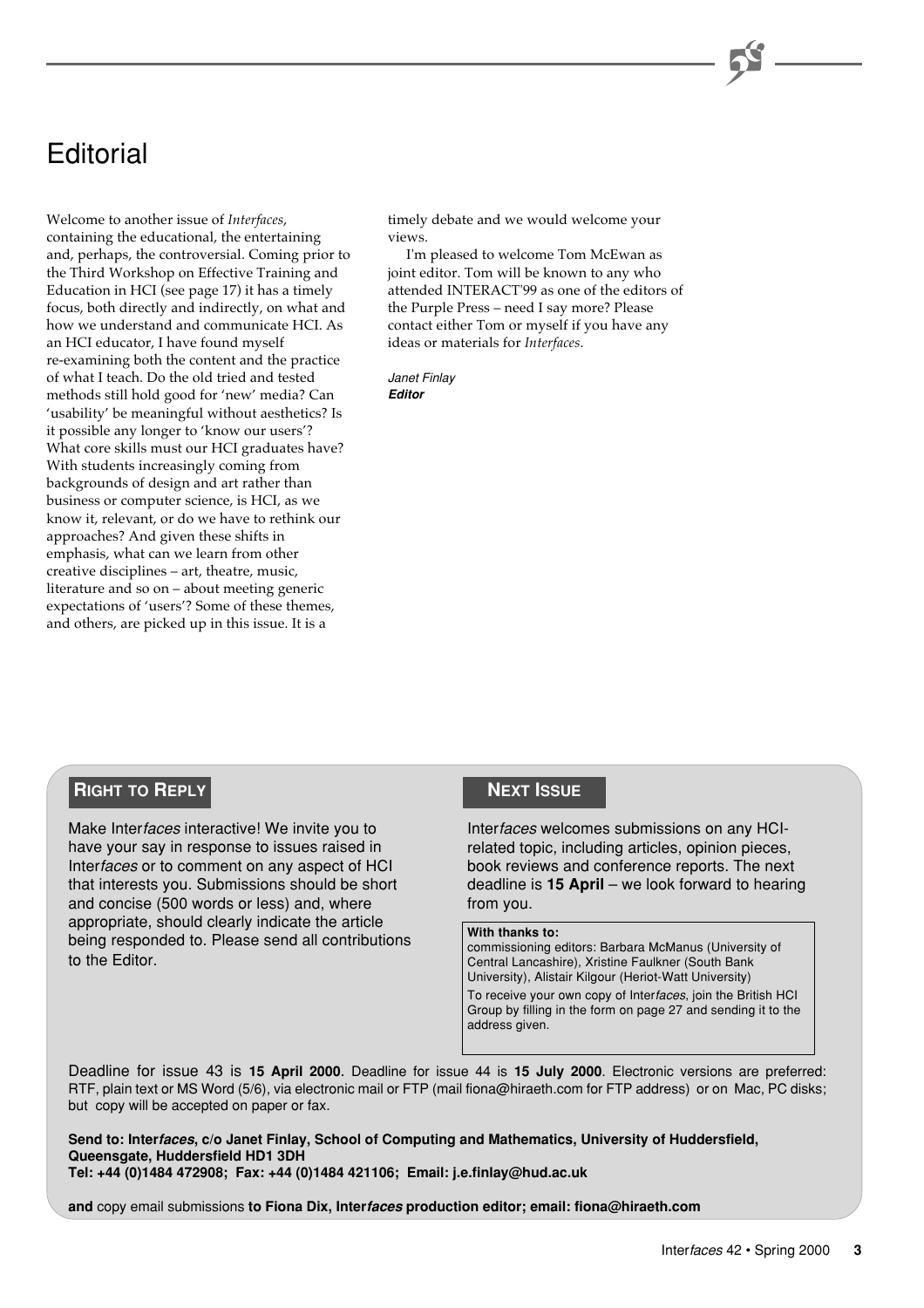## Getting to Grips with XML

#### **Adrian Williamson**

#### **Introduction**

The eXtensible Markup Language (XML) is seen as one of the significant enabling technologies for progress towards e-commerce. The ability to structure and instrument documents in a form which is readily machine readable is crucial to world-wide data exchange for business. Needless to say there is little new in the principles behind XML, so those of us with good memories can blow the dust off our 'nroff', 'troff' and LaTeX manuals as an outline introduction to it. XML is Unicode character based and so is also human readable, although this is less significant for the purpose of automated processing. Nevertheless it presents a more accessible medium than, say, a proprietary wordprocessor file format. XML is a subset of the Standard Generalized Markup Language (SGML), which is an established ISO standard (8879) originally created by Charles Goldfarb in the early 1970s. XML is currently at version 1.0, and is under the jurisdiction of the World Wide Web Consortium (W3C) to help prevent its being hijacked by any one vendor or business interest.

XML is of course a sibling of the HyperText Markup Language (HTML). Whereas HTML concerns itself almost exclusively with appearance, XML aims to cover structure, semantics and presentation style. This further separation allows a variety of presentation styles to be generated for the same (unchanged) document, for example one for screen display and one for printing. These benefits are not for free, however, and there is a significant overhead in applying these different elements of markup to new and existing documents. XML also differs from HTML in allowing you to define your own elements marked out by your own tags. Tags are markup such as '<P>' and '</P>' which define element bounds and can be tailored to your particular design. This potential benefit also introduces the problem of incompatibility and clashes, particularly significant for business document exchange. The W3C has a standard on 'namespaces', which provides rules for scoping documents and their components to help avoid clashes. Work to help with compatibility is given by public repositories of standard documents. These are an important feature of e-commerce initiatives such as Microsoft's BizTalk™, Rosettanet and BizTokens™ from Gnosis.

#### **Components of XML**

There are a number of components that are used in the processing of XML documents. There will be the core document of interest; for example, this file 'HCIFORM.xml' describes a screen with a form for some interface application:

```
<?xml version="1.0" encoding="UTF-8" standalone="no" ?>
<?xml-stylesheet type="text/xml" href="HCIFORM.xsl" ?>
\langle!— \rightarrow<!— A document Defining a simple Form —>
\langle!— \rightarrow<!DOCTYPE HCI_SCREEN SYSTEM "./HCIFORM.dtd">
<HCI_SCREEN name="confirm">
<HCI_FORM name="NewFormData"
          position="relative"
         x ="100"
         y = 50"
          units="pixels">
<HCI_LABEL name="Label01"
          label="Membership Number:"
         x = 20"
           y="20"/>
<HCI_TEXTFIELD name="TextField1"
              width="50"
              height="20"
             x = 20"v ="30"
              columns="10"
             table="' customer_entry'"
              row="5"
              field="ID">
This is data for Mr. Jolly
</HCI_TEXTFIELD>
<HCI_BUTTON name="Button1"
          x = 40"v ="60"
           label="&entry_text;"
            activate="CollectID"/>
```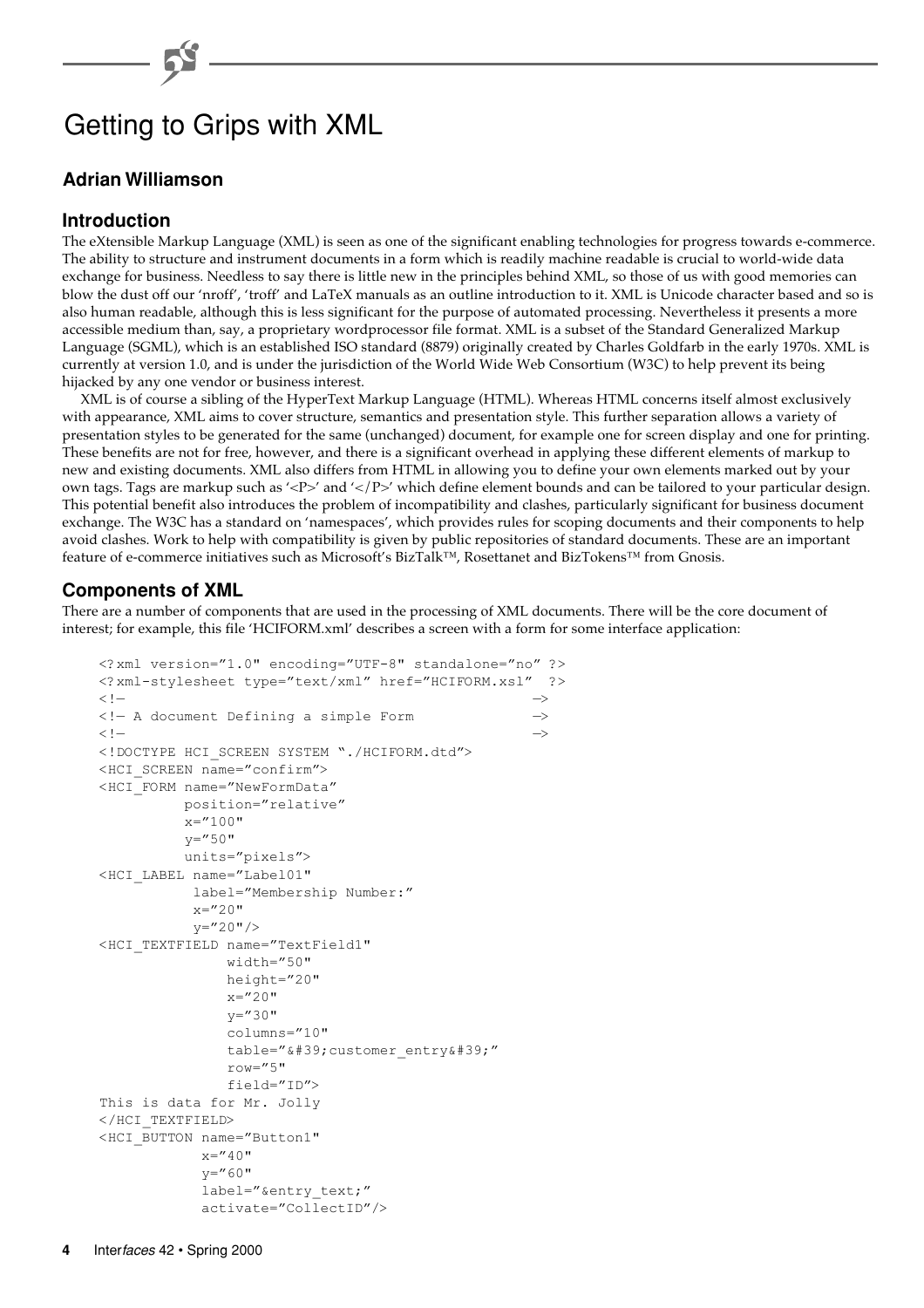$<$ /HCI\_FORM $>$ </HCI\_SCREEN>

As you are able to make your own elements, anyone processing this will need information on the design of this particular document, and this is usually held in a Document Type Definition (DTD). This may be included in the document or be separate to allow sharing, as it is here. The line in the document:

<!DOCTYPE HCI\_SCREEN SYSTEM "./HCIFORM.dtd">

calls in the appropriate document design from the file 'HCIFORM.dtd'. The contents of this DTD are shown here:

```
<?xml version="1.0" encoding="UTF-8" ?>
\langle!—\rightarrow\langle -| A document definition for a simple form \rightarrow\langle!—\rightarrow<!ELEMENT HCI_SCREEN (HCI_FORM)+>
<!ATTLIST HCI_SCREEN name CDATA #REQUIRED>
<!ELEMENT HCI_FORM((HCI_LABEL)*,(HCI_TEXTFIELD)*,(HCI_BUTTON)*)>
<!ATTLIST HCI_FORM name CDATA #REQUIRED
                   position (relative|absolute) #REQUIRED
                   x CDATA #REQUIRED
                   y CDATA #REQUIRED
                   units CDATA #REQUIRED>
<!ELEMENT HCI_LABEL EMPTY>
<!ATTLIST HCI_LABEL name CDATA #REQUIRED
                    label CDATA #REQUIRED
                    x CDATA #REQUIRED
                    y CDATA #REQUIRED>
<!ELEMENT HCI_TEXTFIELD (#PCDATA)>
<!ATTLIST HCI_TEXTFIELD name CDATA #REQUIRED
                        width CDATA #REQUIRED
                        height CDATA #REQUIRED
                        x CDATA #REQUIRED
                        y CDATA #REQUIRED
                        columns CDATA "1"
                        table CDATA #IMPLIED
                        row CDATA #IMPLIED
                        field CDATA #IMPLIED>
<!ELEMENT HCI_BUTTON EMPTY>
<!ATTLIST HCI_BUTTON name CDATA #REQUIRED
                      x CDATA #REQUIRED
                      y CDATA #REQUIRED
                      label CDATA #REQUIRED
                      activate CDATA #REQUIRED>
<!ENTITY entry_text "Enter">
```
This approach is strongly analogous with database techniques, and we could view the DTD as a schema, and the document as an instance. We can process the DTD and document together to provide document validation using an XML parser. There is also a proposed metadata layer above XML called the Resource Description Framework (RDF), which is a document type able to describe new relationships between resources. We might think of RDF as the tool which the next generation of librarians will use for tasks such as cataloguing.

We could also produce a style sheet in the eXtensible Style Language (XSL or XSL Transformation (XSLT)). The style sheet for this document is introduced by the line in the document:

<?xml-stylesheet type="text/xml" href="HCIFORM.xsl" ?>

which indicates the type and location of the style formatting. The contents of this 'HCIFORM.xsl' file might be:

```
<?xml version="1.0"?>
<xsl:stylesheet version="1.0" xmlns:xsl="http://www.w3.org/1999/XSL/Transform">
  <xsl:template match="/">
   <h+ml>
```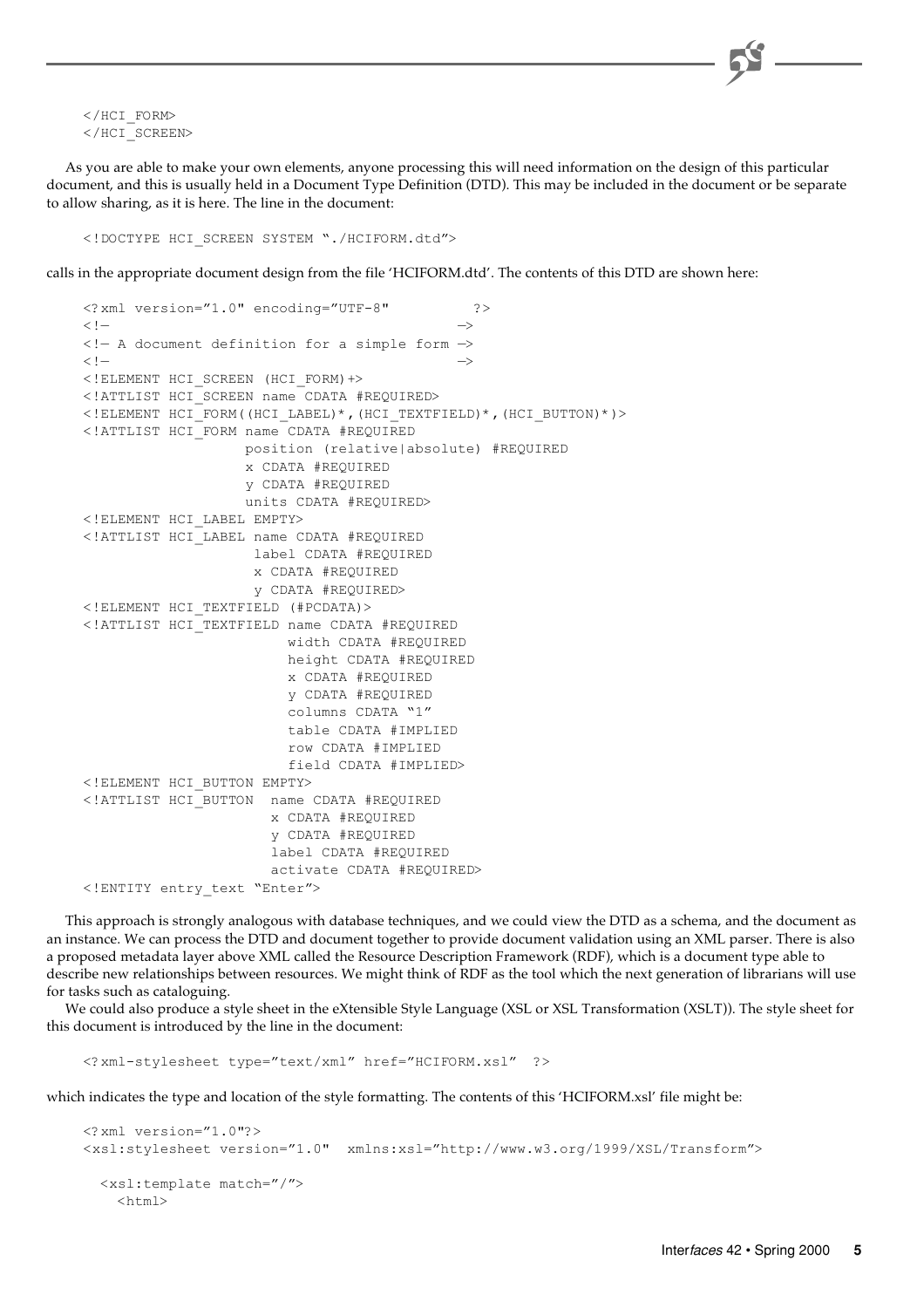```
 <xsl:apply-templates/>
    \langle/html>
   </xsl:template>
   <xsl:template match="HCI_SCREEN">
    <body>
       <xsl:apply-templates/>
     </body>
   </xsl:template>
   <xsl:template match="HCI_TEXTFIELD">
     <P colour="black">
       <xsl:apply-templates/>
    \langle/P> </xsl:template>
</xsl:stylesheet>
```
This would produce the following output for our sample 'HCIFORM.xml' document from the XSL processor:

```
<html><br/>body>
<P colour="black">
This is data for Mr. Jolly
\langle/P></body>
\langle/html>
```
The principle of XSL is that it transforms one XML document to another by following the processing rules in the appointed file. In the example above we have shown how the XML document may be translated into a valid HTML document. As HTML can be defined in XML this can be a valid XML document too, and the output could be verified against an HTML DTD.

The facilities within the XML framework are expanding all the time, and the W3C recommendations are gaining wide acceptance. There is work on XPath, XPointer and XLinks which covers a generic framework for Hypertext linking, which aims to be more maintainable than current HTML schemes.

#### **The XML Document**

After that whirlwind tour, let's examine some of the more important aspects of this storage and display mechanism. First consider our sample document. The first line must be a suitable member of the prolog, usually an XML type declaration as here:

```
<?xml version="1.0" encoding="UTF-8" standalone="no" ?>
```
which determines which version of XML is in use, the character encoding for the document and whether the DTD is stored within the document or will need to be retrieved from a Uniform Resource Locator (URL). The URL may be generalised to a Uniform Resource Identifier (URI). In this case the DTD is external, and the XML parser will know where to fetch it from when it processes the document type line:

<!DOCTYPE HCI\_SCREEN SYSTEM "./HCIFORM.dtd">

This indicates that this document is of type 'HCI\_SCREEN'. The remainder of the document contains elements and content defined by their tags which resemble closely HTML which you may already be familiar with. For example, consider the 'HCI\_TEXTFIELD' component:

```
<HCI_TEXTFIELD name="TextField1"
             width="50"
 …
```
As in HTML, this is an element with attributes. The attributes are name value pairs associated with a particular element, as defined in the DTD. The attribute value for 'table' contains a strange sequence '&#39' which is reminiscent of entries in HTML such as '"':

```
table="' customer_entry'"
```
This is XML's way of expressing Unicode characters, and is a form of entity. The '&#' is the Unicode signature, the digits (eg '39')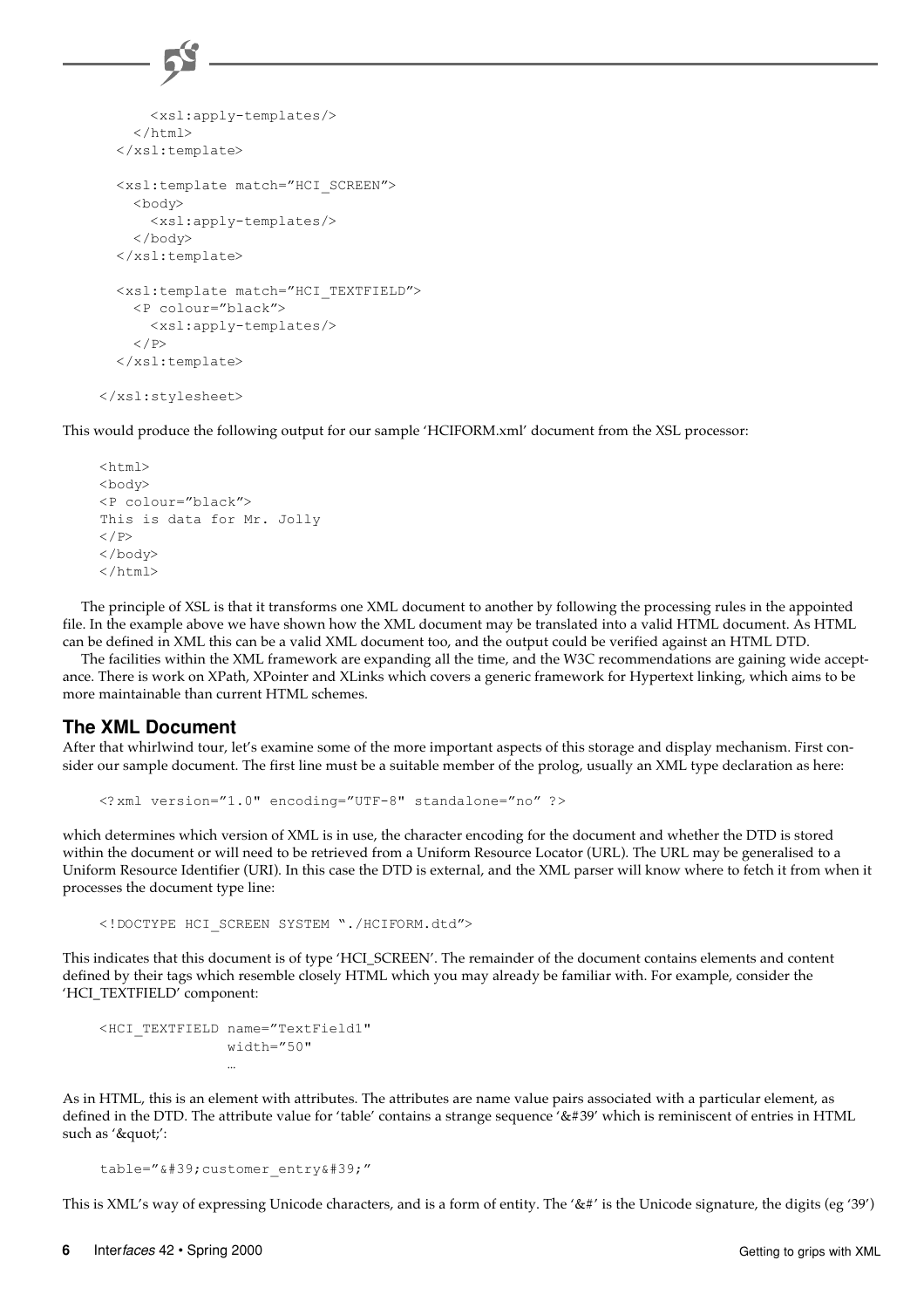the character number, and ';' the terminator. '&#39' is in fact the single quote character. When the document is parsed by an XML parser, this entity will be replaced by the correct character. Because XML uses characters for markup, we must always have a mechanism for distinguishing content from markup, and so these escape sequences are used for the characters: '&';' <';' '''; "'". In fact we can escape any characters in the document, for example to make non-printing characters visible.

There is also content for the element between the start and end tags, as in HTML:

<HCI\_TEXTFIELD … >This is data for Mr. Jolly</HCI\_TEXTFIELD>

End tags may be explicit as in the line above, or if the element is empty of content then the short form close can be used after the last attribute: '/>'.

Our example document also illustrates user defined entities, and one is declared in 'HCIFORM.dtd' as:

<!ENTITY entry\_text "Enter">

and used in the 'HCI\_BUTTON' attribute called 'label':

label="&entry\_text;"

Once again the XML parser will see the user-defined entity reference '&entry\_text;' and replace it with the substitute text 'Enter'.

#### **The Document Type Definition (DTD)**

This contains the schema for the document, saying which elements are allowed, what their attributes will be and which values are permitted. The declaration of an element is usually in two parts, the contents (if any) and then the attributes (if any). In our example DTD, the content lines for the first elements are as follows:

```
<!ELEMENT HCI_SCREEN (HCI_FORM)+>
<!ELEMENT HCI_FORM((HCI_LABEL)*,(HCI_TEXTFIELD)*,(HCI_BUTTON)*)>
<!ELEMENT HCI_TEXTFIELD (#PCDATA)>
```
This defines 'HCI\_SCREEN' as containing one or more 'HCI\_FORM's using the traditional regular expression nomenclature (Backus Naur Form (BNF)). The 'HCI\_FORM' is then declared as containing zero or more 'HCI\_LABEL's followed by zero or more 'HCI\_TEXTFIELD's followed by zero or more 'HCI\_BUTTON's. The definition for 'HCI\_TEXTFIELD' allows this element to have contents which can be text or other elements. In contrast other elements are used just for their attributes and have no content. For example:

```
<!ELEMENT HCI_LABEL EMPTY>
```
This approach to content definition allows content, sequences and options to be defined. Attributes are allocated with a separate declaration such as:

```
<!ATTLIST HCI_FORM name CDATA #REQUIRED
                 position (relative|absolute) #REQUIRED
                 x CDATA #REQUIRED
 …
```
This defines the name of the attribute and the type of value it can assume. It may also be mandatory ('#REQUIRED') or optional ('#IMPLIED'). In the example above we have specified that 'position' may only have one of two values: either 'relative' or 'absolute'. We can also introduce default values in the DTD as in the 'columns' attribute:

```
columns CDATA "1"
```
This will ensure that the attribute always has a value (implicitly required) of '1' unless it is overwritten by a value from the document.

#### **The Style Sheet**

The semantics and content of the document are separated from its presentation, which is defined by a style sheet, the 'HCIFORM.xsl' file. An XSL processor will use the document and the style sheet to produce output, in a suitable form for display, printing or re-use in another document format. This file has the usual pre-amble, including a reference to the relevant XML 'namespace' (xmlns:xsl= "http://www.w3.org/1999/XSL/Transform). The style sheet contains sets of rules and actions in the form of templates, for example:

```
<xsl:template match="/">
 <h+ml>
```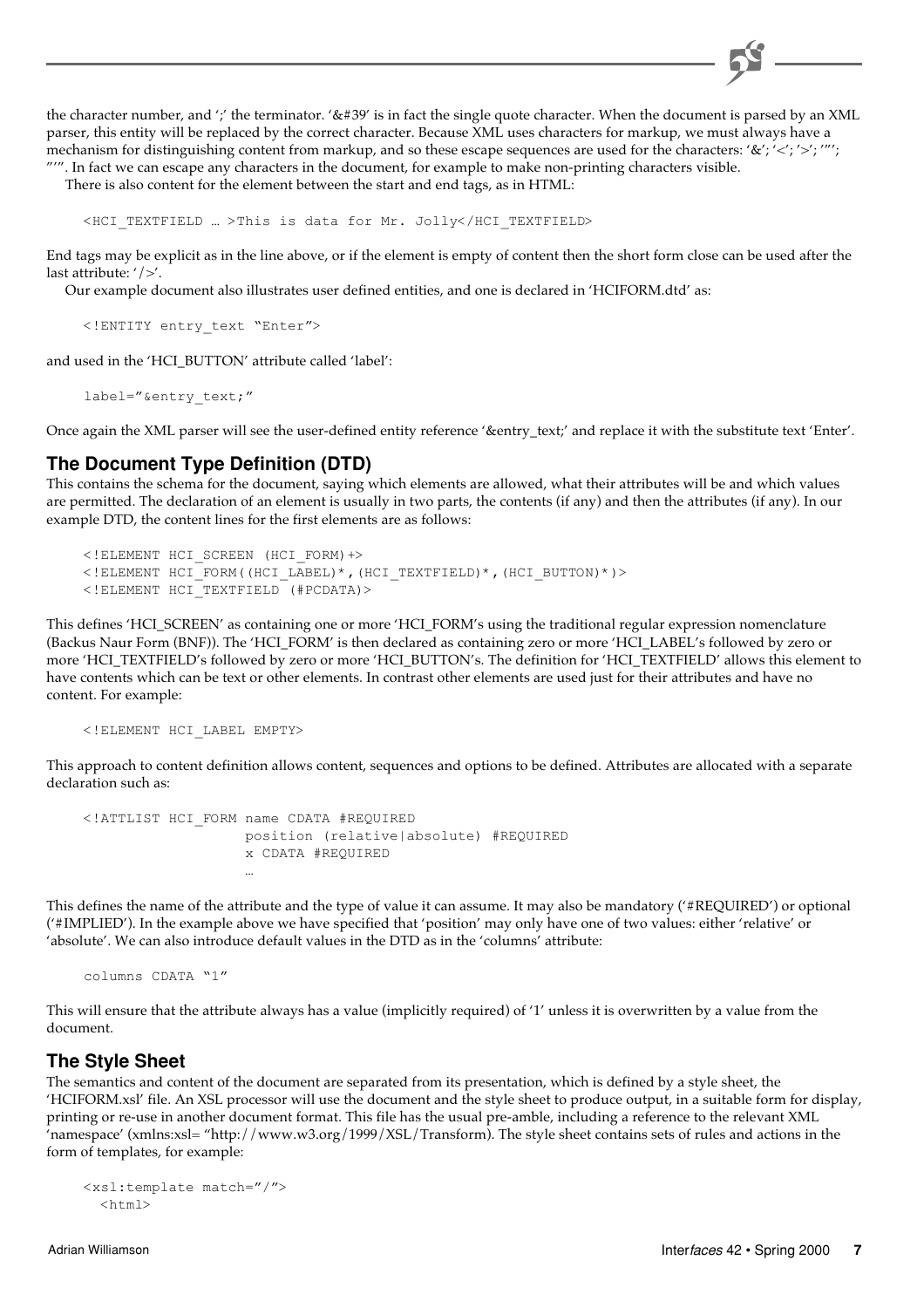```
 <xsl:apply-templates/>
  \langle/html>
</xsl:template>
<xsl:template match="HCI_SCREEN">
  <br/>body>
     <xsl:apply-templates/>
   </body>
</xsl:template>
```
The first rule looks for a match of '/' which is the root of the document. When it finds this single instance, it will insert the text '<html>' and then process the other nodes ('<xsl:apply-templates/>'), followed by the tail text '</html>'. The second rule looks for 'HCI\_SCREEN' elements, and produces text '<br/>body>' before moving on to process other rules ('<xsl:apply-templates/>') and terminate with '</body>'. The full range of processing is defined in the W3C XSL standard.

#### **XLinks, XPath and XPointers**

You may be familiar with Hypertext links as used in HTML, but these are not powerful enough for the next generation of XMLbased systems. The current way of using URLs mean that they are limited to pointing one way, at one document. They may also need anchors embedded in the target document – if the document is legacy or other read-only then they cannot be used. By contrast, XLinks provide multidirectional links where the links run in more than one direction. We can define any element as a link, not just the '<A>' element of HTML. In fact the links do not even have to be stored in the same file as the documents they link, and the XPointer component allows links to quite arbitrary positions in some XML document. Here is an example XLink which covers some reference in a document:

```
<REFERENCE xmlns:xlink="http://www.w3.org/XML/…"
            xlink:type="simple"
            xlink:href="reference07.xml">15</REFERENCE>
```
There is a namespace reference (not yet established) and then attributes ('xlink:type' and 'xlink:href'), along with the associated content text '15'. XPath is a language which works with XSL to allow references to any part of an XML document, which is further used by XPointers to allow references into existing XML documents by specifying target elements or other components. Only XPath is currently a W3C recommendation, XLink and XPointer are currently in draft.

#### **The Future**

There are many more XML developments under way, covering a wide range of technologies from databases to interfaces. Now you have a grasp of XML, you can track its progress and relevance to your area of work by watching the W3C website. The universal and public nature of XML has also generated a good range of public domain resources for you to experiment with, including sample programs and demonstrations. As an example IBM's Alphaworks site is particularly rich, but a Web search will bring you the most up-to-date materials for your specific area of interest. Happy grappling!

#### **Bibliography Standards**

W3C <http://www.w3.org/> XML 1.0 <http://www.w3.org/TR/1998/REC-xml-19980210> XSLT <http://www.w3.org/Style/XSL/> XPath <http://www.w3.org/TR/xpath.html> XLink <http://www.w3.org/TR/WD-xlink> XPointer <http://www.w3.org/TR/xptr> namespaces <http://www.w3.org/TR/1999/REC-xml-names-19990114/> RDF <http://www.w3.org/TR/REC-rdf-syntax/> URL, URI <http://www.w3.org/Addressing/> Unicode [http://www.unicode.org/unicode/standard/versions/](http://www.unicode.org/unicode/standard/versions/Unicode3.0.html)

### Unicode3.0.html

#### **Books**

Goldfarb, C.F. & Prescod, P. (1999) The XML Handbook - 2nd Edition. Prentice Hall.

Harrold, E.R. (1999) The XML Bible. IDG Books Worldwide. (['http://metalab.unc.edu/xml/books/bible'\)](http://metalab.unc.edu/xml/books/bible)

#### **Adrian Williamson**

Development, Graham Technology Plc, Glasgow, U.K. email:Adrian.Williamson@gtnet.com

#### **Ebusiness**

BizTalk™ <http://www.biztalk.org/> Rosettanet <http://www.rosettanet.org/> BizTokens™ <http://www.gnosis-inc.com/>

#### **Software**

Alphaworks <http://www.alphaworks.ibm.com/> W3C <http://www.w3.org/XML/#software/> Apache <http://xml.apache.org/>

#### **Design for Usability Monday April 3, 2000 Shaw Park Plaza, London NW1, UK**

Design Agenda and the Nielsen Norman Group present a one day conference addressing usability, one of the key issues facing designers (and companies) working on the Internet. Speakers include Jakob Nielsen, Bruce "Tog" Tognazzini, Brenda Laurel, Ben Shneiderman and Donald A. Norman.

Further information at<http://www.DesignForUsability.co.uk/.>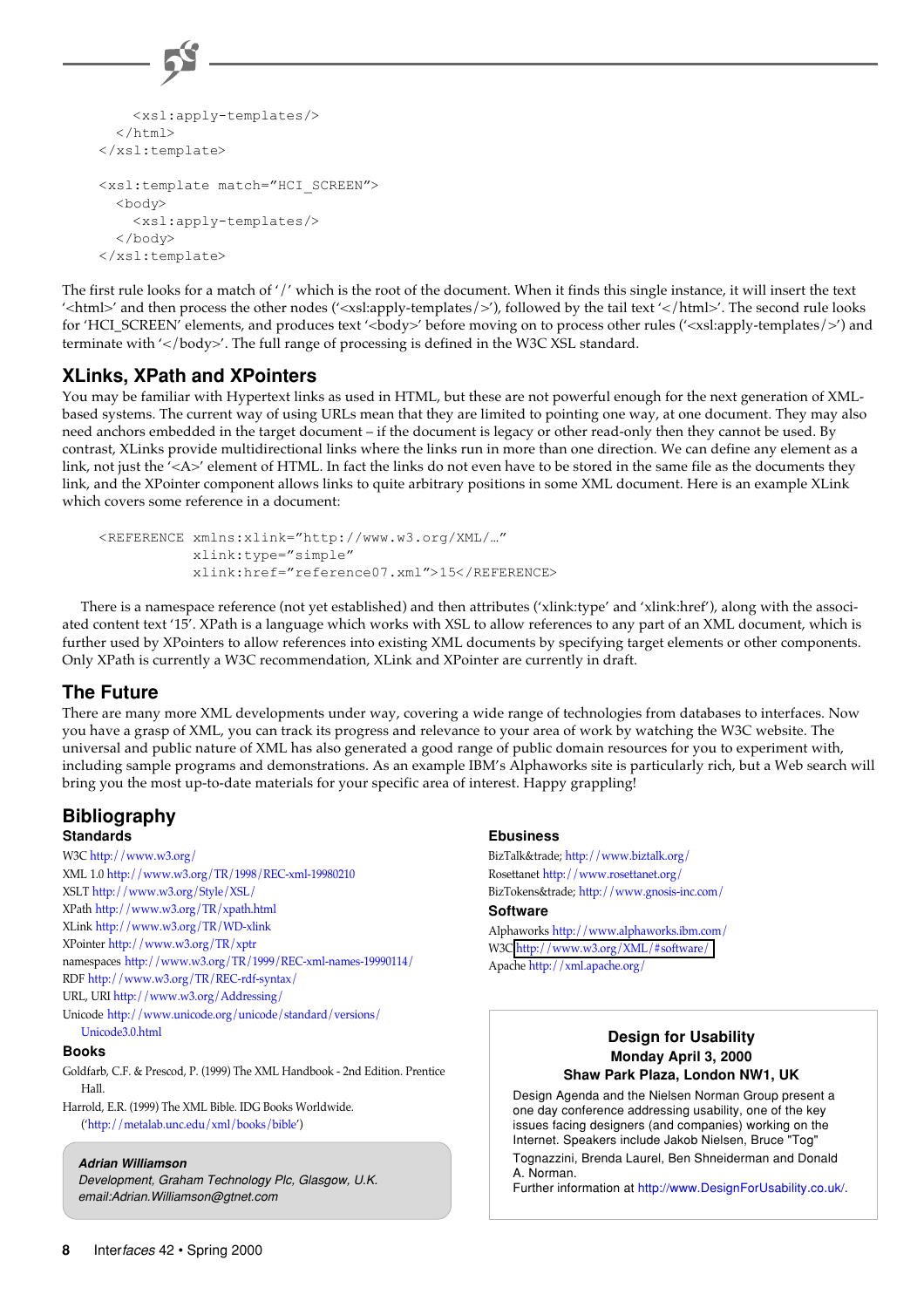**CHI 2000** Conference on Human Factors 1-6 April 2000 **Conference on Human Factors in Computing Systems The Hague, The Netherlands**

The tutorials featured at CHI 2000 represent the Incorporation certains are charged of current practice and research worldwide. This year's topics include:

- WWW: Site Design and Evaluation - Interface Design for Interactive TV

TUE URE IS HERE

- Designing Mobile Devices - Cross-Cultural User Interface Design<br>- Cross-Cultural User Interface Design<br>- Activity Theory
	- Cross-Cultural OST<br>- Activity Theory<br>- System Design for Users with Special Needs<br>- System Design Testing
	- Activity Theory
	-
	- Participatory Design - Usability Engineering and Testing
	-

**Today, computers are portable, held in the hand or carried in a pocket, worn as part of clothing, and embedded in offices, homes, and automobiles.** 

**Human-Computer Interaction as a field is thus increasingly concerned with a growing community of people, more diverse in their background, skills and training than were yesterday's typical users.**

**What are the important problems for today? What are the solutions to these problems? Predict the future by helping to create it. Plan to attend CHI 2000.** 

In all, 31 tutorials presented by experts in a wide variety of fields are<br>available at CHI 2000. For the complete tutorial offering consult the web site

## **www.acm.org/chi2000**

CHI 2000 Conference Office Tel: +1 410 263 5382 Fax: +1 410 267 0332 E-mail: chi2000-help@acm.org

The annual CHI conference is the premier worldwide forum for the exchange of information on all aspects of how people interact with computers. CHI 2000<br>features a full program of presentations, demonstrations, tutorials a

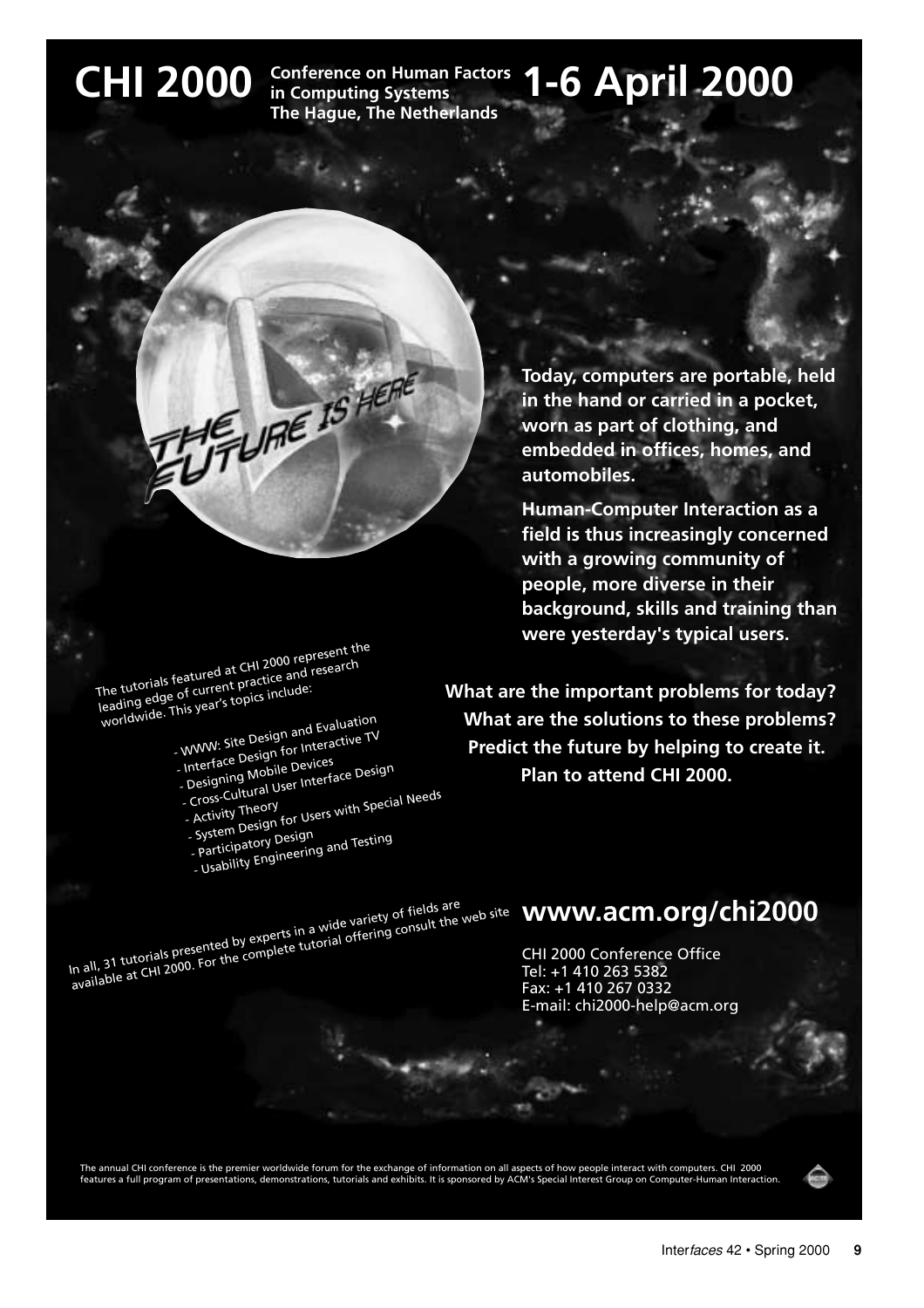## Computers and Fun 2 York, 20 December 1999 **Andrew Monk**

 $\overline{\phantom{a}}$ 

Electronic pills, a message system for gossip, and interactive TV were just some of the inventions discussed at this

one-day meeting on the Monday before Christmas. The workshop was organised on behalf of the British HCI Group by Andrew Monk with the help of Steve Emmott of NCR Knowledge Labs, London, Chris Johnson of the University of Glasgow and Anu Mäkelä of the Helsinki University of Technology.

The meeting was to discuss what makes for enjoyment in the use of information and communication technology. One question is how one may measure or conceptualise fun. In this vein Marc Hassenzahl from Siemens in Munich described a psychometric model for assessing the "hedonic quality" of a product, and Ella Tallyn from Hewlett Packard Laboratories presented an analysis comparing the structure of dramatic narrative and electronic games. Richard Thomas from the University of Western Australia examined the issue of exploratory style and its relation to fun.

Other authors presented inventions of one kind and another along with reflections upon their value for recreation. Children who are unable to speak and have to rely on a speech synthesiser to communicate have previously only been able to make small talk or instrumental requests, e.g. 'please pass me that cup'. Dave O'Mara from the University of Dundee described a system to allow these people to tell stories and jokes using phases they have entered in advance. 'Re-Gossip', presented by Christina Anderson from ID's, London, and Jussi Holoponainen from Nokia, Tampere, was a text-based communication system to be used with a wireless PDA. The invention presents an interesting way of making role-play games more accessible to a wider audience. The game is to make up a dramatic narrative in the form of a soap opera involving the other players. You all have fictional personas that you have supplied to the system and the narrative progresses through messages sent from one player to another containing 'gossip'. There is a token economy where gossip that is interesting enough to be passed on earns the originator points that can be used to find out more about the other players and so provide material for further gossip.

Paul Curzon from the University of Middlesex described how he used games to teach computing algorithms. Finally, Guy Winter and Jo Hooper of the BBC

described some of the new developments in interactive TV and the issues that need to be tackled in this very new area of entertainment.

The first York meeting on Computers and Fun was held in November 1998. What is interesting when one compares the two meetings is a new consensus about the research agenda we are all pursuing. It is surprisingly difficult to stop oneself inventing things that are really to support work rather than recreation. Now we are beginning to understand how to make things that are fun rather than useful. This is well illustrated by the paper containing the electronic pills invention referred to at the start of this article. This was presented by David Frohlich and Rachel Murphy from Hewlett Packard Laboratories in Bristol who described a number of conceptual designs to illustrate how technology can be made more tangible and also more frivolous. Imagine you could take a pill that would transmit some small piece of information about you for the time it was in your body. Sensors worn by other people or in the buildings you enter would detect this information and react in some way. For example, let us say you had selected a pill to represent your mood that day. If a friend had taken the same mood pill when you both got home your phones would ring simultaneously to put you in touch with one another.

Did we have fun? Well, several delegates took the organiser's advice and spent the weekend in York finishing off their Christmas shopping and there was a good-sized delegation at the pub after the meeting. To stimulate the final discussion we all worked in teams against the clock to build conceptual designs illustrating fun as it might be experienced by such diverse audiences as '80-year-old ladies' or 'retired carpenters'. This resulted in much enthusiasm and wit, even some insights about fun. I certainly enjoyed the meeting and am already making plans for Computers and Fun 3.

#### **Re:Gossip – A social network of truths and lies. Gossip Workgroup:**

**Ron Wakkary**

Technical University of British Columbia Wakkary@techbc.ca

#### **Jussi Holopainen**

Nokia Research Centre, Tampere, Finland jussi.holopainen@nokia.com

#### **Kristina Gregers Andersen**

ID's, London kristina.andersen@telinco.com

Re:Gossip is a project that originated in the Future of Fun II workshop during the Handheld and Ubiquitous Computing conference in Karlsruhe in September 1999. It arose out of our common interest in the connection between the invisible networks of wireless technologies and the invisible social networks that surround us in everyday life.

The goal is to make visible the hidden relationships that make up social networks and to transform these networks through wireless, handheld and internet technologies. Re:Gossip is both the real exchange of social data and the fictional game of storytelling. It is seriously fun.

We are entangled in a tightly woven social fabric of which many of the intersections and communication processes are hidden. The social structures made visible are those of governments, corporations and institutions. Other social structures that have no representation are trivialized as fiction or, on a day-today-level, as gossip. Gossip is the most effective and compelling way of weaving the social reality. In Re:Gossip, the internet is both the representation and the communication process for the underlying and ad-hoc social network of gossip and social fiction.

Re:Gossip starts with a small group of friends and associates. They may have only met once and may not 'see' each other again. Re:Gossip can be used to stay in touch, to get to know each other better and to further develop their knowledge of each other's life as fiction, fact or somewhere in the middle. 'Exaggeration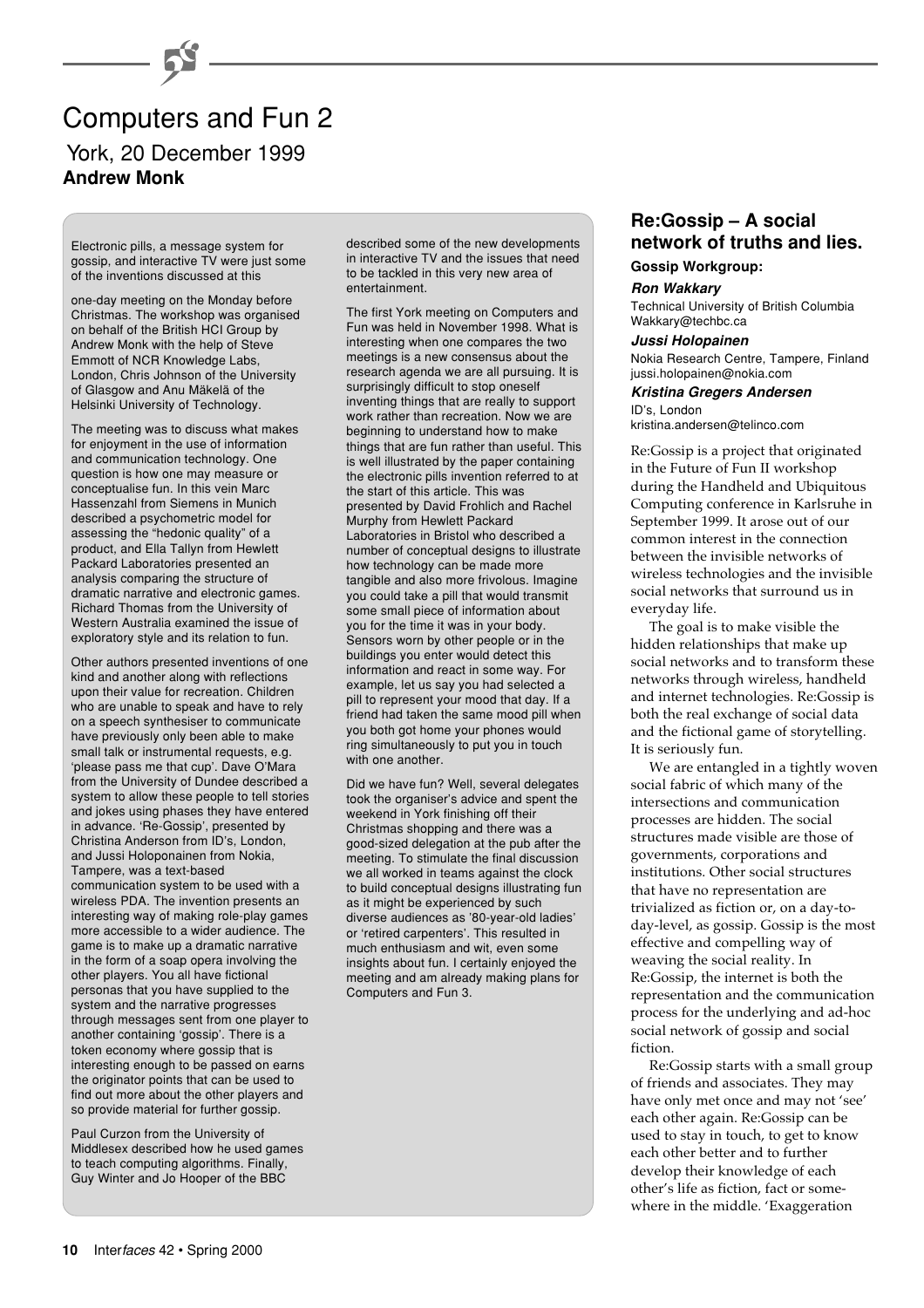

furthers understanding.' When you join Re:Gossip you are given permission to exchange and embellish each other's social data. As community members you are challenged to both expose as 'unvarnished truth' the social relations of other members while maintaining the vital bonds of the community. You are as free to tell stories about other Re:Gossip members as they are free to tell stories about you…

The heart of the system is the Re:Gossip server and the ubiquitous access to that server. The Re:Gossip system keeps track of all the pieces of gossip going around. Each piece of gossip has a unique identifier and the users should be able to pull out detailed information about the gossip (for example, the gossip body, the trail of the gossip, etc.). The important part of spreading the gossip is to register to the database that you have received a certain piece of gossip. The registration can be done automatically (in case of e-mail and SMS) or via the Re:Gossip web site. When spreading the gossip all you have to do is to mention the unique Re:Gossip number and, of course, tell the gossip itself!

#### **Perceived novelty of functions – a source of hedonic quality**

**Marc Hassenzahl, Michael Burmester, and Nina Sandweg** Siemens AG, Corporate Technology – User Interface Design (CT IC 7), Munich, Germany, ++ 49 (0) 89 636-49653 marc.hassenzahl@mchp.siemens.de

In the last decade, researchers have expressed the notion that there is more about (software-)product quality than mere usefulness (i.e. utility and usability, e.g. ISO 9241-11). In the Technology Acceptance literature, for example, perceived fun/enjoyment was found to contribute to software system acceptance (e.g. Igbaria, Schiffman & Wieckowski 1994). In the field of software-ergonomics the rather narrow focus on task-related issues was challenged by designers/developers of consumer products (e.g. Adams & Sanders 1995) and broadened by introducing 'emotional usability' (Logan 1994; Kim & Moon 1998).

In a preceding laboratory study (Hassenzahl, Platz, Burmester & Lehner (in press)), we attempted to measure a construct coined 'user perceived hedonic quality' (HQ, e.g. originality, impressiveness) and to determine its impact on judgements of appeal (APPEAL, e.g. good, attractive). Regression analysis showed an almost equal contribution of HQ and 'user perceived ergonomic quality' (e.g. controllability, simplicity) to APPEAL. We concluded that the importance of a product's hedonic quality aspects should not be underestimated, because it might be a potential source of increased product quality (let alone sales and acceptance).

With the present (case) study, we set out to isolate a potential source of hedonic quality of a technically oriented consumer product, namely a 'home automation system' (HAS). It enables the user to configure, program and control her/his own sensor-actor connections, such as switching on the light when motion is detected. The 'user interface design group' (CT IC 7) of Siemens was asked to outline the product and to design the actual user interface.

*Method*: Fourteen individuals (7 women, 7 men) participated in a diagnostic usability test of prototype versions of the HAS. They worked through a number of tasks. At the end of each session they were given a semantic differential (Hassenzahl, Platz, Burmester & Lehner (in press)) and were asked to make an assessment of the

product's HQ. HQ is the mean of a 7-item scale (e.g. exciting – dull), running from –3 to +3 (Cronbach's Alpha: .89). Computer expertise (CEXP) was assessed with a 5-item questionnaire. On the basis of the resulting sum score, CEXP was then dichotomised (median split) in either 'low' or 'high'. The participant's job background (JOB) was classified in either 'technical' (e.g. software developer, electrician) or 'non-technical' (e.g. estate agent, teacher).

*Results*: Figure 1 shows the mean HQ for different levels of JOB and CEXP. A 2x2-analysis-of-variance (JOB x EXP) revealed a significant main effect of JOB (F=8.71, df=1, p<.01): Participants with a non-technical job background perceived the HAS as more hedonic than participants with a technical background. No main effect of CEXP emerged. The JOB/ CEXP interaction was only marginally significant (F=4.58, df= $1, p<.10$ ).



**Figure 1** Mean HQ for job background (JOB) and computer expertise (CEXP)

*Discussion*: The HAS is perceived as less hedonic by participants with a technical job background compared to participants with a non-technical job background.

A possible source for this effect might be the perceived novelty of the system's functions. Presumably, it depends on the individual's standards and experiences, manifest in the job background, whether a function is regarded as new or not. Functions that seem to be common and boring for an individual with a technical background may be extraordinary and interesting for an individual with a non-technical background.

This interpretation has an interesting implication. A product's functions may serve a purpose beyond being useful – their mere perceived novelty can be a source of hedonic quality and through that contribute to the appeal of the product.

#### **References**

- Adams, E., & Sanders, E. (1995). An evaluation of the fun factor for the Microsoft EasyBall Mouse. In *Proc. of the 39th Human Factors and Ergonomics Society Annual Meeting*. (pp. 311–315).
- Hassenzahl, M., Platz, A., Burmester, M., & Lehner, K. (in press). Hedonic and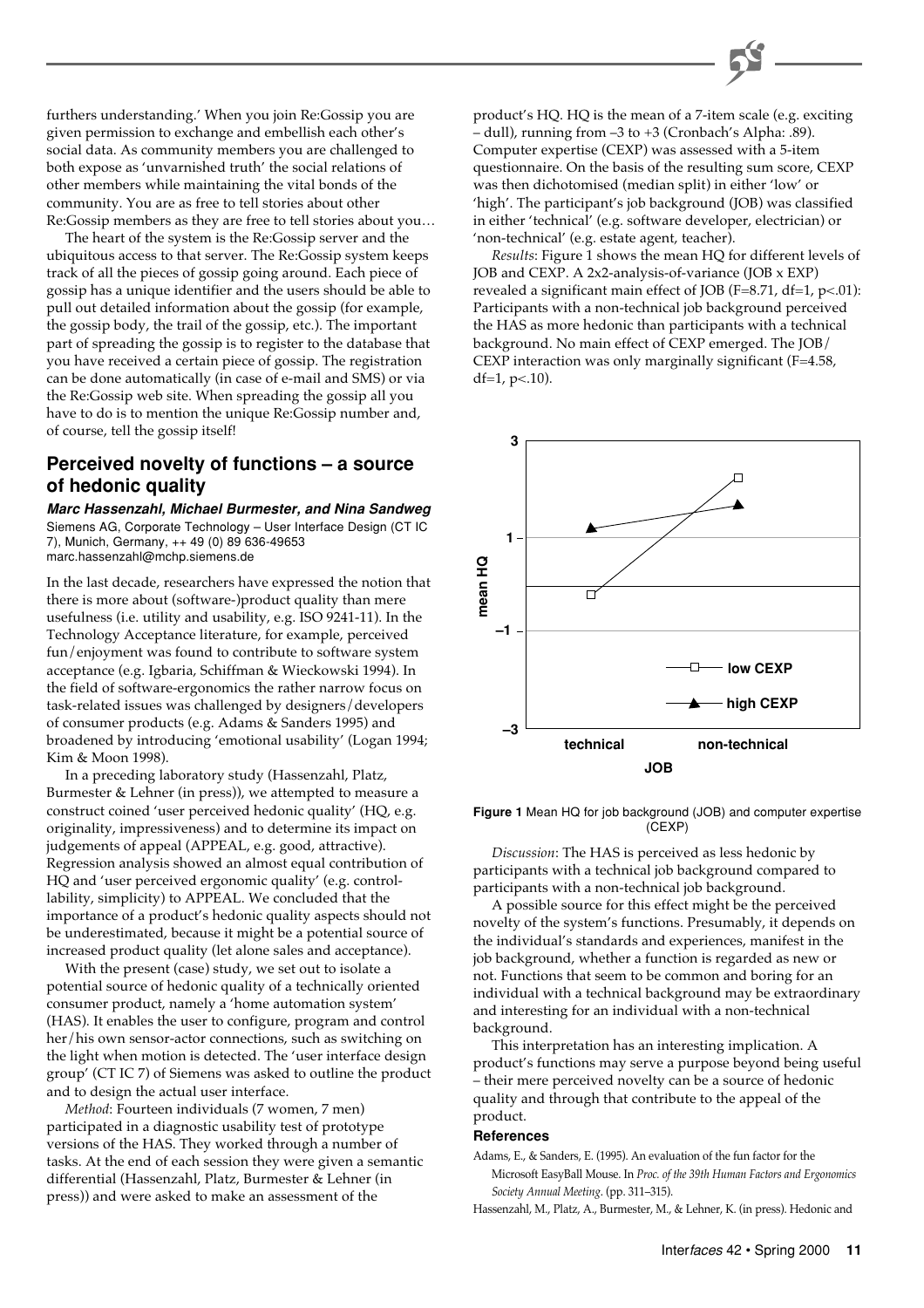Ergonomic Quality Aspects Determine a Software's Appeal. *Proceedings of CHI 2000*.

- Igbaria, M., Schiffman, S.J., & Wieckowski, T.J. (1994). The respective roles of perceived usefulness and perceived fun in the acceptance of microcomputer technology. *Behaviour & Information Technology*, **13**, 349–361.
- *ISO 9241: Ergonomic requirements for office work with visual display terminals. Part 11: Guidance on usability*. International Organization for Standardization.  $(1996)$
- Kim, J., & Moon, J.Y. (1998). Designing towards emotional usability in customer interfaces – trustworthiness of cyber-banking system interfaces. *Interacting with Computers*, **10**, 1-29.
- Logan, R.J. (1994). Behavioral and emotional usability: Thomson Consumer Electronics. In M. Wiklund (ed.), *Usability in Practice*. Cambridge, MA: Academic Press.

#### **Designing for TV based interactivity**

| <b>Guy Winter</b>                     | <b>Jo Hooper</b>       |
|---------------------------------------|------------------------|
| Behavioural Scientist.                | <b>Lead Designer</b>   |
| <b>BBC Research &amp; Development</b> | <b>BBC</b> Interactive |
| Kingswood Warren                      | <b>Bush House</b>      |
| Tadworth, Surrey                      | Strand, London         |
| <b>KT20 6NP</b>                       | WC2B 4PH               |
| guy.winter@rd.bbc.co.uk               | jo.hooper@bbc.co.uk    |

The age of digital TV presents the chance for TV to become interactive. This has introduced the concept that the TV and PC are converging . This paper addresses this issue and attempts to unravel the degree to which TV and PC design can be considered the same. It argues that interactive TV use represents a fundamentally new challenge to designers and producers, and to the HCI community. The BBC has been developing interactive services for some time. For TV-centric services (rather than BBC On-line), the BBC will offer Digital text, enhanced and interactive television (i-TV). To produce these, a number of pragmatic design decisions have been made.

TV use is fundamentally different to PC use. Industry leaders refer to the two activities as 'lean-forward' and 'leanback' activities, and 'viewers' are now commonly referred to as 'users' (Draper, Earnshaw, Montie, Parnall, Tol, Wilson & Winter, 1999). This is a very simplified (perhaps oversimplified) description, but is essential to changing attitudes. PC use is typically characterised (in HCI) by a one-to-one relationship between user and machine, physical proximity to the screen, high-resolution displays, goal-based interaction and the use of graphical pointing devices and text entry tools (keyboard). This contrasts with TV, which is a many-to-one relationship between a social group and the machine, greater physical distance, lower resolution, entertainment-based interactivity and the use of a remote control. This has significant effects upon design.

The social nature of TV implies that most viewing must be 'negotiated'. Thus, when interacting, the formation of intent, specification of the action sequence and execution (to adopt Norman's terminology, 1988) are radically altered. Due to this compromise, we can no longer assume intention is always clearly specified. Perhaps more fundamentally, the nature and formation of the goals have changed. Whilst in PC use the goal is often precise (as in work demands), TV's concern with entertainment and with fun suggests goals may be poorly specified, or non-existent. Users have no internal 'goal formation', thus the intention is unspecified. This implies that the users become more susceptible to 'reactive'

goal formation, where decisions about behaviour are the result of what is seen (perhaps in a manner similar to an 'elimination by aspects' process of decision making).

The design of the current generation of i-TV addresses concerns with the social nature of TV and the lack of goals, but also considers a number of further issues. Of great interest is how (or indeed whether) to maintain consistent design for the goal-based interactions (such as accessing schedules listings and news information services) and interactions with poorly specified goals (such as interactive programmes), and how any consistency will be achieved and managed.

The Technology Acceptance Model (TAM, Davis, 1993) has helped to understand the importance of designing for usability. Thus, the concepts of 'usefulness', 'ease of use' and 'satisfaction' are addressed. Where goals are unclear, usefulness seems less important, but ease of use and satisfaction gain much greater prominence. Designers face a fundamental difficulty in resolving the switching between goal-based and goal-less interaction, thus simplicity and transparency of operation are essential. i-TV is not intended for just PC 'savvy' users but the general public, who must be able to see what is available, and how to access it, and so develop a usable mental model. The complexity of interactivity is further compounded by the restriction to a remote control, and the much poorer resolution.

Satisfaction, or the aesthetic design elements, becomes crucial as the design will influence enjoyment. Furthermore, maintaining engagement by users of i-TV is vital. Interactivity can create interruptions to the narrative 'flow' (Green, 1998), but this is an essential component of storytelling that has made TV so successful. To address this, work studying the role of pace and interactivity for games (e.g. Neal, 1990: Malone, 1982), drama and individual engagement (Jagodzinski, Turley & Rogers, 1999), and of course fun are being used to help design.

In conclusion, the anticipated convergence of TV and PC seems unlikely to occur in the manner expected. Designing for human interaction with TV is a new design paradigm that deserves much greater attention of the nature being discussed at conferences such as 'Computers and Fun'.

#### **References**

Draper, S., Earnshaw, N., Montie, E., Parnall, S.,Tol, R., Wilson, D. & Winter, G., (1999) TV Anytime. *IBC 99*, Amsterdam 10-14 September, International Broadcasting Conference, pp 103–108.

Norman, D. (1988) *The Psychology of Everyday Things*. DuPree Knowles.

- Davis, F.D. (1993) User acceptance of information technology: system characteristics, user perceptions and behavioural impacts. *International Journal of Man–Machine Studies*, **38**, pp 475–487.
- Green, J.S. (1998) *A taxonomy of interactivity*. Carat International.
- Neal, L. (1990) Implications of computer games for systems design. D. Diaper et al. (eds) *INTERACT 90*, Elsevier Science, pp 93–100.

Malone, T.W. (1982) Heuristics for designing enjoyable user interfaces: Lessons from computer games. *Human Factors in Computer Systems*, ACM, pp 63–68.

Jagodzinski, P., Turley, S. & Rogers, T. (to be published) *Paradigms for the design of interactive drama*. Contact: peterj@soc.plym.ac.uk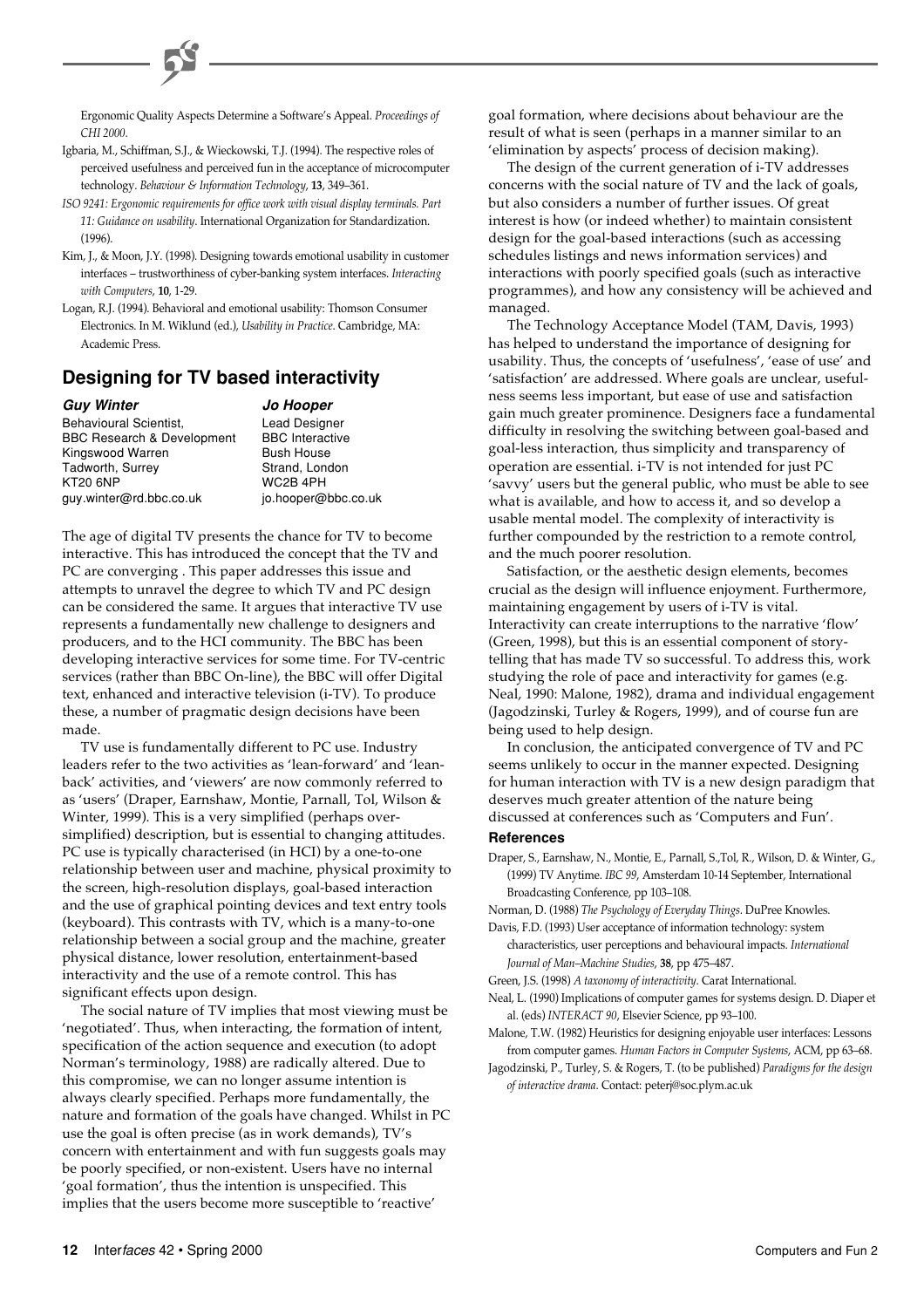#### **Joke telling as an introduction and a motivator to a narrative-based communication system for people with severe communication disorders.**

#### **David A O'Mara & Annalu Waller**

Department of Applied Computing, Dundee University, Scotland.

#### **Graeme Ritchie**

Division of Informatics, Edinburgh University, Scotland. Domara@computing.dundee.ac.uk

Children with severe communication disorders miss out on the experience of actively telling their own stories. Good communication is an interactive experience of listening, responding and turn taking, not something that is easily achieved with voice output devices. Pre-programming sentences which may or may not reflect the individual's real thoughts has been one way in which the non-speaker's voice can be heard. A musical analogy can be made here – with practically zero knowledge of how to read or produce music, synthesiser technology has enabled the most tone deaf, musically illiterate person to produce pretty amazing sounds by simply pressing a button. Give the same person a traditional piano and we have a very different scenario – the point being that he or she is still musically illiterate. Wherever possible, the ideal would be to give the individual a real understanding of the underlying processes taking place.

Interactional conversation (Cheepen, 1988), which is characterised by free narrative and phatic communication (greetings, farewells, etc), allows us to go beyond casual acquaintance into firm friendship and meaningful relationships. The need to engage in story telling led to the development of a story-based communication system called Talk:About (Waller et al., 1999).

The Talk:About software package allows the user's own pre-stored written material to be used in interactive conversation. Stories are given appropriate 'topics' and 'people' tags which can then be used to retrieve specific material. Frequency and recent use are also used for retrieval. Fast greetings, needs and wants are handled by a Quick:Chat feature which provides an icon-based interface. Talk:About is complemented by word prediction software.

A recent evaluation of the system by a multi-disciplinary team of researchers has shown positive results in increasing non-verbal children's interactive communication skills (Waller et al., 1999). An important aspect of the research was how the idea of story telling could be introduced in a way which would motivate the user to learn the system.

Introducing the concept of story telling to a non-speaking child who often has not had the opportunity to develop language naturally is a problem. One solution was provided by a Talk:About user. CH (a young girl) indicated that she wanted to copy a book of jokes into her system. All children, of all abilities, appear to love nothing better than to tell jokes – old jokes, new jokes, variations, puns and riddles – the language of the playground! CH was able to experience this stage of development when she was able to relate jokes by herself using the speech synthesiser.

Jokes are a special type of story and many jokes have a set form and structure (e.g. 'Knock-knock' jokes). This has led us to investigate the development of a system which will provide user support in both the creation and narration of

jokes. Such a system will allow the user to produce jokes and puns – both as an introduction to the idea of story telling and experience of the conversation aid itself. Interaction will also be facilitated, as telling a joke is a two-way process (what would be the point in keeping it to yourself!).

Researchers at Edinburgh University have developed a computer program, JAPE (Joke Analysis and Production Engine, see Binsted et al., 1997), which generates simple punning riddles. Using a computer program inspired by JAPE, the concepts behind using stories for interaction will be introduced with the help of the automatic introduction of jokes and riddles. The JAPE researchers note that humanassisted pun generation is possible by prompting the user for typical associations, such as asking the user what a bomb typically does (explode?), rather than relying on a lexicon. It is envisaged that such a system could form the basis of a 'joke assistant' which would provide non-speaking children with access to interactive conversational material.

The preliminary ideas behind using joke-telling for story development will be discussed followed by a demonstration of how a joke generator component in a communication device would be used – fun as both an educator and motivator in the social development of individuals who may have previously 'not got the joke'.

#### **References**

Binsted, K., Pain, H. & Ritchie, G. (1997). Children's evaluation of computer generated punning riddles. *Pragmatics and Cognition*: **5**, 305–354.

Cheepen, C. (1988). *The Predictability of Informal Conversation*. Oxford: Printer Publishers Limited.

Waller, A., Francis, J., Booth, L., Tait, L., & Hood, H. (1999) The WriteTalk Project: Story-Based Interactive Communication. In: C. Bühler & H. Knops (eds), *Assistive Technology on the Threshold of the Millenium*. Amsterdam: IOS Press, 180–184.

#### **Riding the wave of the reckless explorer**

#### **Richard C Thomas**

Department of Computer Science, The University of Western Australia, Nedlands 6907, Australia richard@cs.uwa.edu.au

There has been considerable success towards the goal of making computers more accessible. However, the playful, exploring user has been rather overlooked in the rush to help timid novices.

It has been suggested there is a broad pattern of exploration styles (Thomas 1998):

- The timid user tries out a few things and then possibly settles into a very restricted pattern of activity
- The systematic explorer exhibits a small number of explorations followed by a period of no new trials and then explores a little more and so on
- The over-eager person rushes in, tries many new things but quickly becomes overwhelmed and gives up, perhaps never using that interface again.

Analysis of Mason's data (1986) reveals these trends for discretionary users. Similarly Carroll and Carrithers (1984) found the plodder and reckless styles, which loosely correspond to the timid and over-eager types. The plodder adopted a low-risk strategy, preferring to read and reread the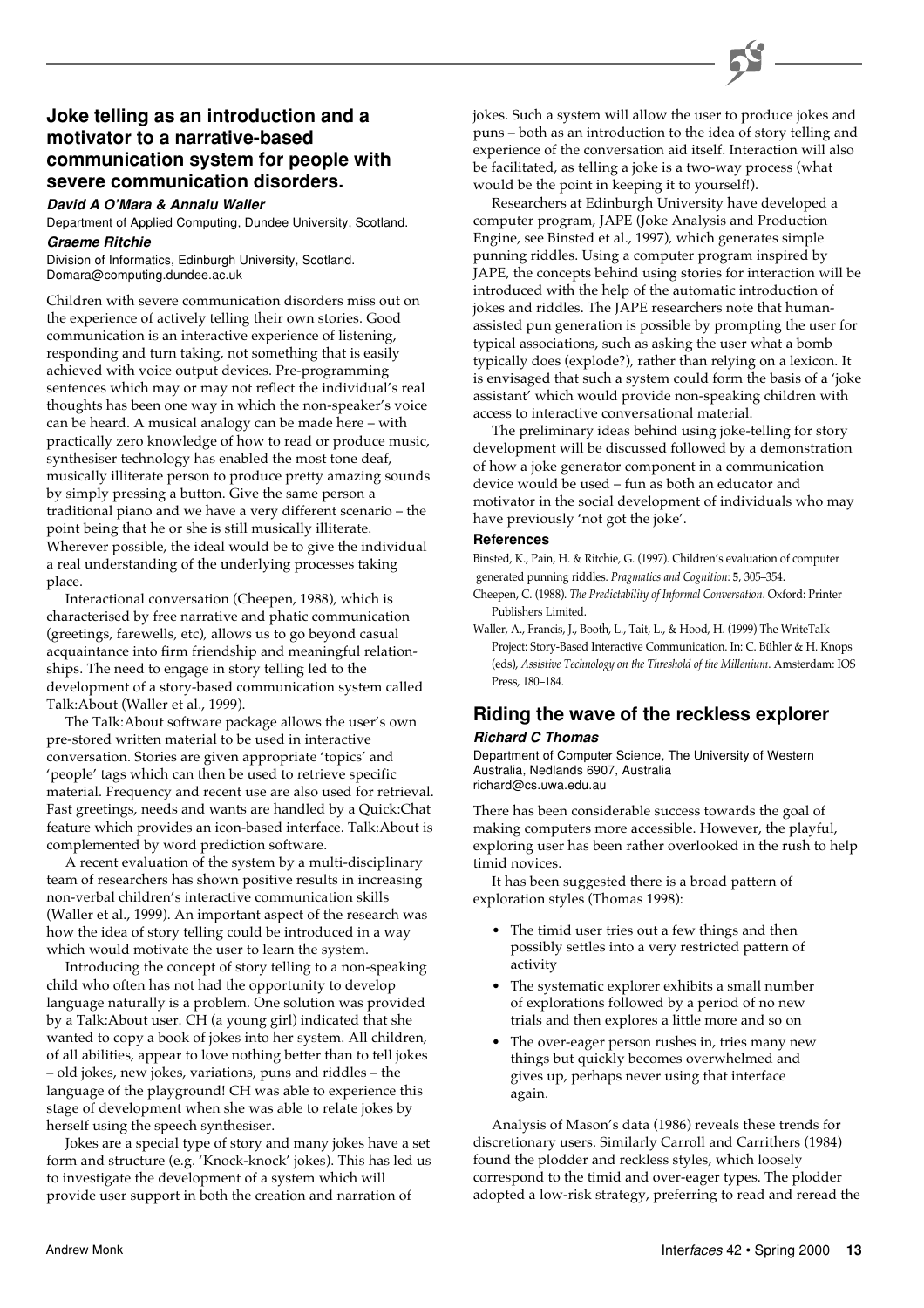#### manual until sure of the outcome of an action. Although this behaviour had relatively few errors, recovery when an error did occur was problematic. In contrast, the reckless explorer spent much time recovering from the many errors, read the manual superficially and sometimes chanced upon solutions. Both these styles were about equally successful in learning the system but below the best performances.

It is likely that neither style exhibits c-flow (Draper 1999) – a deep, but effortless experience with immediate feedback on tasks that can be completed. However, perhaps the systematic explorer approaches it.

#### **Identification of Styles**

An exploration can be defined (Thomas 1998) to have occurred the first time a command is used. The curve of cumulative explorations over time may be estimated given knowledge of the frequency distribution of command invocations. The series of waiting times for the ith command serves this purpose.<sup>1</sup>

Given an estimate of the exploration curve for a general population of users, an individual's profile can be classified as damped, balanced or under damped depending upon whether the actual exploration curve is below, the same as, or above the estimated curve. These correspond roughly to our three styles.

#### **Accommodating Styles**

Exploratory environments provide the user with opportunities for exploration and learning by doing within the context of an acceptable level of uncertainty (Carroll 1982). We suggest that the mix of these factors can be adjusted to suit the style of user.

We hypothesise that to increase fun – in the broader senses described by Draper (1999) – the positive traits of the extreme styles should be supported while the negative aspects should be avoided if possible. Thus the affordance of objects can be varied, as can the number of opportunities presented at any time. Errors might be reduced for the reckless by slowing responses, biasing random variables to safe ranges and applying easy defaults. Special hints could coach the timid in error recovery.

The following table shows desirable adjustments for each style and possible means to those ends.

| <b>Style</b>    | Desirable adjustments Means available |                                                      |
|-----------------|---------------------------------------|------------------------------------------------------|
| <b>Reckless</b> | Reduce errors                         | Reduce response times                                |
|                 |                                       | Bias random variables to<br>safe ranges              |
|                 |                                       | Use easy defaults                                    |
|                 |                                       | Reduce STM load when<br>possible                     |
|                 | Make exploration fun                  | Increase opportunities                               |
|                 |                                       | Reduce affordances                                   |
| Timid           | Improve error recovery                | Provide recovery hints                               |
|                 | Make exploration safe                 | Inflate affordances                                  |
|                 |                                       | Reduce opportunities                                 |
|                 | <b>Systematic</b> Promote c-flow      | Fine tune opportunities,<br>affordances and STM load |

1 Thanks to Alan Dix for this insight Users appear not to like interfaces whose adaptive component is hard to understand. Certainly changing a game's response times or defaults to suit an exploration style could be confusing. For games, though, it ought to be possible to have sets of states that are entered via a combination of actions consistent with a style of interaction.

Thus the game would not change and the interested user could explore and understand all the behaviours of the system.

#### **Conclusions**

An approach to the measurement and control of damping to enhance fun has been outlined for discussion. Research is required to verify some of the assumptions and hypotheses, for example that the over-eager are motivated by the presentation of many slightly obscure options but dislike errors. If we can understand the principles perhaps it will be possible to stretch or constrain the system so that interaction is more fun and more deeply in harmony with our inclinations.

#### **References**

- Carrol, J.M. (1982) The adventure of getting to know a computer. *Computer*, **15**:11, 49–58.
- Carrol, J.M. & Carrithers, C. (1984) Training wheels in a user interface. *CACM*, **27**:8, 800–806.
- Draper, S.W. (1999) Analysing fun as a candidate software requirement. *Personal Technology*, **3**:1, 1–6.
- Mason, M.V. (1986) Adaptive command prompting in an on-line documentation system. *IJMMS*, **25**, 33–51.
- Thomas, R.C. (1998) *Long term human-computer interaction an exploratory perspective*. Springer-Verlag.

#### **Learning Computer Science through Games and Puzzles**

#### **Paul Curzon**

Middlesex University p.curzon@mdx.ac.uk

Many children's games have similarities to the structures we teach in Computer Science and those structures are chosen for similar reasons. For example, standard race game boards are lists – processed from start to end. More interesting games use more interesting structures. A circular list is found in Monopoly: the game could never end. Snakes and Ladders uses a directed graph. A treasure hunt is a traversal of a linked list. Stacks are so important that they abound in childhood, from the toys consisting of poles and rings we give to toddlers to the Towers of Hanoi puzzle. The similarities are not surprising since abstract data types model structures from the real world, as do games.

General lessons about algorithms can also be found in games. For example, the aim of Patience is to sort a pack of cards. Are its rules an algorithm? It illustrates why finiteness and determinism are important properties of algorithms. The importance of choice of representation can be demonstrated by, for example, the games of Spit-Not-So and Nim. In Spit-Not-So 9 cards are placed face up. Each has on it one of the words: Spit, Not, So, Fat, Fop, As, If, In, Pan. Players take turns to pick a card. The aim is to be the first player to collect all cards containing a particular letter. For example, Spit, Fop and Pan form a winning set, as they contain all the Ps. This game is equivalent to Noughts and Crosses/Tic-Tac-Toe [2]. Changing the representation to a 3-by-3 grid with a word in each cell makes the game suddenly easier. Nim consists of three piles of matches. Players take turns to remove any number of matches from one pile. The winner is the player who takes the last match. Winning moves can most easily be identified if the piles are represented using binary numbers. Winning moves are ones where the addition-without-carry of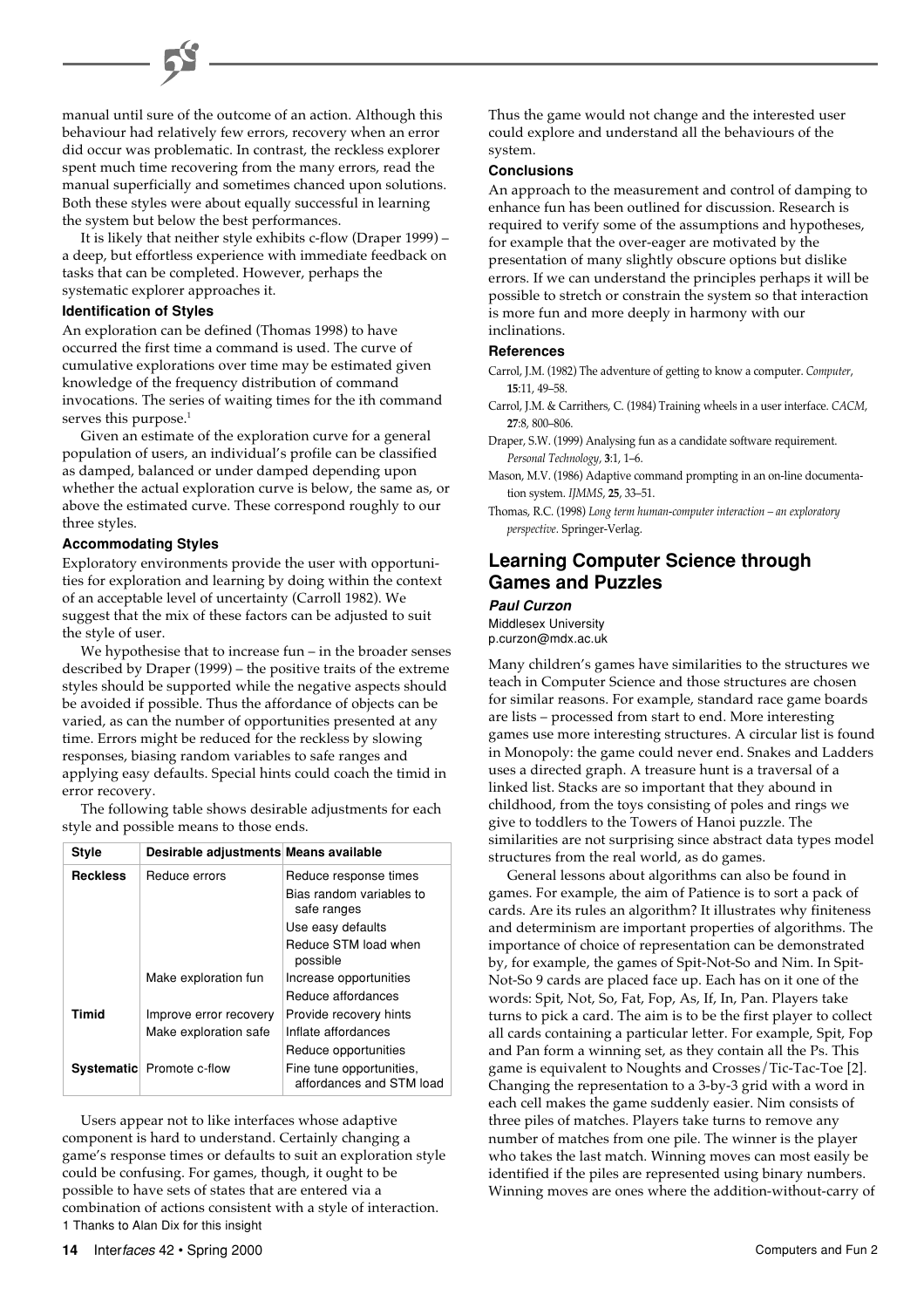the three numbers of the resulting position is zero. Choose a good representation and you win the game.

20-Questions illustrates why binary search is faster than linear search. Would you start by asking 'Is it Michelle Pfeiffer?' or would you ask questions such as 'Male or Female?' that halve the number of people left whatever the answer? The most successful players are the ones who come up with a series of questions that approximate a binary search.

We can conversely design new games by starting from Computer Science. For example, let us invent a game based on Heaps. In Patience, the seven stacks of cards are arranged as an array. Cards can be moved between any of the stacks. In our newly invented 'Heap Patience' the stacks are arranged as a binary tree. Cards can only be moved to the top of their parent's stack. In addition, the face up part of any stack can be exchanged with its parent, provided the top card is greater than the top card on the parent stack. The stacks thus act together like a heap with high cards moving to the root of the heap. Playing it provides the basis for an understanding of Heaps. Rather than teaching it to undergraduates, teach it to children.

Childhood is an excellent training ground for computer scientists. By this we do not mean that good games players will make the best computer scientists. Rather we suggest that the world of games and puzzles is full of hooks upon which the learning of computer science can be hung. Bell et al. [1] demonstrated a similar idea, developing activities for children that teach computing without using computers. We suggest that existing games use the same underlying structures as the data structures of Computer Science, their aim is often similar to the aim of common algorithms, and in some cases the best play is that which most successfully approximates the best algorithms. The more games and puzzles a person knows, the greater the foundation upon which the teaching of data structures and algorithms can be built. Games developed from Computer Science can both be fun and provide the foundations for learning the subject. We have looked at links between games and data structures and algorithms. It may also be possible to identify or design games with links to other aspects of Computer Science. We are currently using games to teach data structures and algorithms. With a longer-term view we should be designing new games that have deeper relationships with Computer Science concepts. We should be teaching them to children to provide the basis for them to learn Computer Science in the future.

#### **References**

- 1. T. Bell, I. Witten and M. Fellows, *Computer Science Unplugged* http://unplugged.canterbury.ac.nz
- 2. E.R. Berlekamp, J.H. Conway and R.K. Guy, *Winning Ways*, V.2, Ch.22, Academic Press, 1982.

#### **Engaging the audience in games, narrative and digital media**

#### **Ella Tallyn**

University of West England/Hewlett Packard Laboratories ella@hplb.hpl.hp.com

Entertaining an audience relies on the process of drawing in and psychologically immersing the audience in an experience. For simplicity this paper will refer to this process as engagement. Keeping a participant engaged in a digital

interactive narrative is often a problem. Audience or participant engagement seems to be more easily sustainable either in traditional narrative forms, e.g. the novel, where the author is in control, or continuously interactive media, e.g. real-time combat games (like Quake or Doom), where the participant drives the experience. In interactive narrative the control must be shared, the author must have some say in what occurs in order to relate a story, but the audience must also have some control, in order for the experience to be interactive. Giving a measure of, but not complete, control to the audience creates problems. Also the more successful forms of interactive narrative are limited in the types of experience they provide. This paper will describe a detailed examination of the process of engagement in narrative and interactive forms, in order to better understand the problems and limitations of digital interactive narratives.

For example, engagement in sports and games is goal oriented. Games encourage competitive behaviour, inciting the desire to overcome, to win. We become engaged through the process of honing our skills and possibly collaborating with others in order to achieve our goal. Games cover many kinds of experience; they can be physical or intellectual or both. They are, however, rarely emotional in their engagement; this is not to say that we do not experience emotions when we play, but they do not engage us through our emotions, but our desire to achieve a goal. In contrast, the narrative process can instigate several types of engagement, e.g. intellectual engagement provided by the context and deep meaning, and emotional engagement with the characters and their situations. Through the narrative process we come to empathise with characters as it evokes their subjective experience within us.

Interactive narratives are part game and part narrative, as such puzzle solving tends to provide the central source of engagement. Puzzle solving is a major contributor to the narrative process in which pieces of the plot are presented in such a way as to encourage us to work out what is going on, obvious examples of this process are who-dunnit novels. The detective genre of narrative transfers well into interactive narrative; the audience plays the role of the detective who has to solve the mystery, hence providing the goal aspect necessary in games (e.g. BladeRunner, Westwood Studios 1997). However these types of experience are generally limited to plot and action biased stories, and tend to lack the emotional engagement that is so important for most narrative experiences.

This paper will conclude with recommendations for the design of new techniques for digital interactive narratives, which we hope will enable the creation of richer, more emotionally engaging interactive narratives.

#### **Getting physical: what is fun computing in tangible form?**

#### **David Frohlich & Rachel Murphy**

HP Labs Bristol, Filton Road, Stoke Gifford, Bristol BS34 8QZ dmf@hplb.hpl.hp.com, racmur@hplb.hpl.hp.com

Traditional experiences of computing have been anchored in the 'work-station': a single-user device with a standardised interface, used to accomplish serious tasks. This has led to an emphasis within human–computer interaction on the design of a very limited range of human–computer interfaces which are 'easy to use' for specific tasks.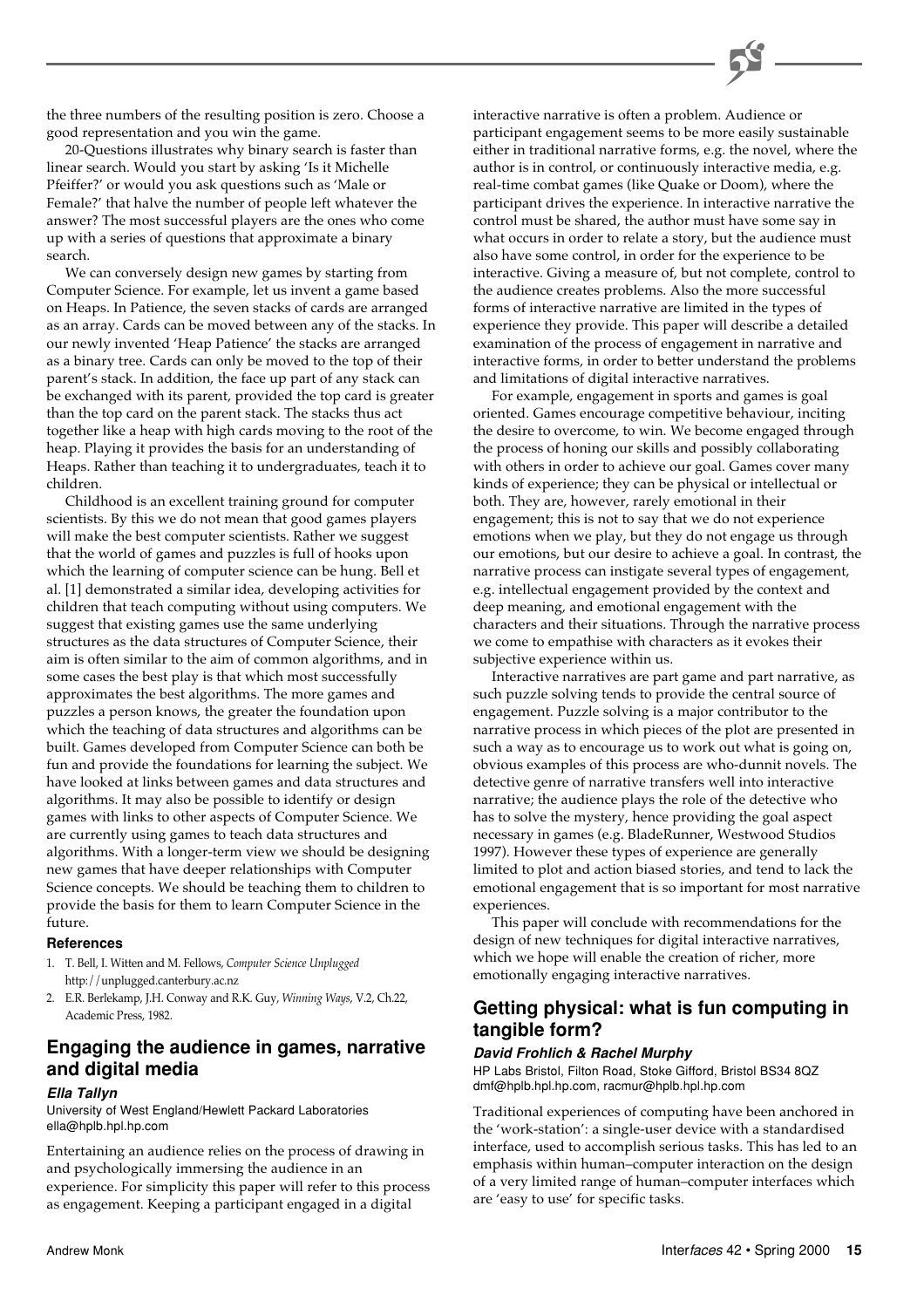In this paper we explore the interaction of two kinds of design moves away from this paradigm; making the computer un-easy to use for more frivolous user experiences and radically altering the interface to make computing resources more physical (see Figure 1).



**Tangibility**

**Figure 1** Design dimensions for fun computing

We perform this exploration, not analytically, but practically through the presentation of three cases studies of design in this area:

*Case 1* Musical phone – a phone that is more like a string instrument in appearance. If the user needs to make a phone call, the phone number has to be plucked out on the product like a short tune. If a call comes through on the phone then it plays out the tune of the caller's phone number.

*Case 2* Digital butterflies – a 1 metre high installation with a water filled glass bottom tank sunk six inches from the top. Real lilies float on the water while butterfly images are back projected onto the flowers. When a user approaches the installation the butterflies become agitated and cluster into the middle of the lilies. If the user bends down to smell the flowers the butterflies fly away.

*Case 3* Smart pills – pills containing radio transponders that represent different moods. The user would swallow the appropriate pill to represent their mood that day. If a friend of the user had also taken the same mood pill, their home phones would ring simultaneously and put the two empathetic friends in touch with each other.

Our paper concludes by offering up for discussion some of the elements which make for fun in these situations. These include uncertainty in how to use the device, some initiative on behalf of the device itself, an element of surprise and delight, intrinsic enjoyment in the process of interaction, and some poetic licence in how user actions are translated into effects.

**Andrew Monk** University of York

## HCI resources **Barbara McManus** getting started

#### **You're working in the field of HCI for the first time – where do you look for support?**

If you find it easier to start with an overview, particularly if a thin book helps you to get started, you can do no better than look at either Jenny Preece's book: *A Guide to Usability, Human Factors in Computing* (1993), or Christine Faulkner's book: *The Essence of Human–Computer Interaction* (1998). Preece is aimed more at managers and Faulkner makes an ideal starting point for a new lecturer with little initial reading time.

Having read a little of what is involved in the area, you are now ready for a more in-depth piece of work. In the UK there are two notable books that fulfil that criterion. They are *Human–Computer Interaction*, second edition (1998), by Dix et al., and *Human–Computer Interaction* (1994) by Preece et al.

Now that you have an insight into HCI, you should do some background reading. If you are not yet convinced of the importance of good design, and problems when it is ignored, Don Norman's classic book *The Psychology of Everyday Things* is a must! For examples of items that don't follow these human factors principles, visit [www.baddesigns.com/](http://www.baddesigns.com/)

There are many sources available on the Web, but how do you decide which websites are worthy of consideration? One suggestion is to start with people for whom you have some respect. By this I mean that they have been through the peer review process, producing papers and books. Arguably this does not necessarily mean that what they produce on the Web is credible but it's as good a starting point as any! So with this in mind, here are three URLs for you to use as a means of launching elsewhere:

- Keith Instone's site at [www.usableweb.com/](http://www.usableweb.com/)
- Bruce Tognazzini's website at [www.asktog.com/](http://www.asktog.com/)
- Jakob Nielsen's website at [www.useit.com/](http://www.useit.com/).

[Another excellent web site can be found at](http://www.pantos.org/atw/) www.pantos.org/ atw/.

#### **Unsure of the subject matter to be taught on an HCI course?**

Take a look at the American view at [www.acm.org/sigchi/cdg/](http://www.acm.org/sigchi/cdg/) or, for the UK view, *Whither HCI education in the UK?* ([www.cms.dmu.ac.uk/bcshci/documents/interfaces.html\)](http://www.cms.dmu.ac.uk/bcshci/documents/interfaces.html). See also *New directions in Human–Computer Interaction Education, Research and Practice*. This can be freely distributed, and is located at [www.sei.cmu.edu/community/hci/directions/](http://www.sei.cmu.edu/community/hci/directions/TOC.html) TOC.html.

#### **There's so much, where do I start?**

There are many URLs to HCI resources full of information useful to the HCI community. A superb one can be found at [www.hcibib.org/](http://www.hcibib.org/). This can be searched for books (including chapter information), articles and many other areas of interest to new lecturers. Other sites worthy of a visit include the British HCI Group's site at [www.bcs-hci.org.uk/](http://www.bcs-hci.org.uk/). Whilst there it's worth looking at [hci-resources.html](http://www.bcs-hci.org.uk/hci-resources.html) and at [british-hci](http://www.bcs-hci.org.uk/british-hci-mailing.html)[mailing.html](http://www.bcs-hci.org.uk/british-hci-mailing.html) to receive announcements of conferences, jobs, etc. See also:

[www.acm.org/sigchi/hci-sites/](http://www.hcibib.org/hci-sites/) and [www.acm.org/sigchi/](http://www.acm.org/sigchi/) <http://is.twi.tudelft.nl/hci/>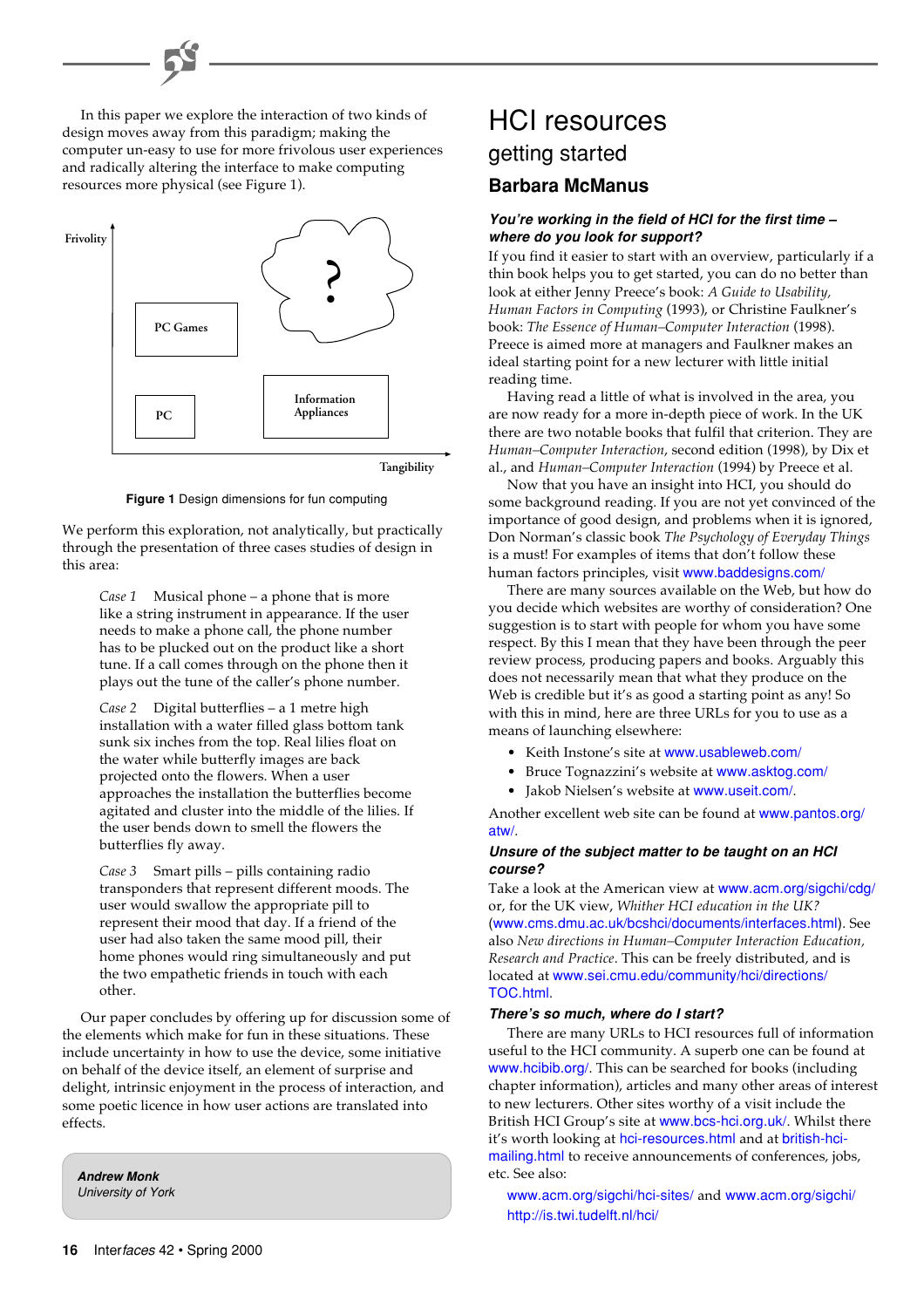Lewis and Rieman have a shareware book available on the Web via ftp from [ftp://ftp.cs.colorado.edu/pub/cs/distribs/](ftp://ftp.cs.colorado.edu/pub/cs/distribs/clewis/HCI-Design-Book/) clewis/HCI-Design-Book/.

*The Psychology of Menu Selection: Designing Cognitive Control at the Human/Computer Interface* by Kent L. Norman can be found at [www.lap.umd.edu/pomsFolder/](http://www.lap.umd.edu/pomsFolder/pomsHome.html) pomsHome.html.

An up-to-date knowledge of standards and guidelines is important. When it comes to teaching about standards, *An Employers Guide to Display Screen Regulations* is available from [www.system-concepts.com/stds/hse\\_index.html](http://www.system-concepts.com/stds/hse_index.html). To maintain a record of the status for ISO 14915 (*Standard for Multimedia User Interface Design*) and ISO 9241 (*Ergonomics Requirements for Office Work with Visual Display Terminals (VDTs)*), see [www.system-concepts.com/stds/ISO14915.html](http://www.system-concepts.com/stds/ISO14915.html) and [www.system-concepts.com/stds/status.html](http://www.system-concepts.com/stds/status.html) respectively. Smith & Mosier's guidelines are available via ftp from: [ftp://](ftp://ftp.cis.ohio-state.edu/pub/hci/Guidelines/) [ftp.cis.ohio-state.edu/pub/hci/Guidelines/](ftp://ftp.cis.ohio-state.edu/pub/hci/Guidelines/).

Don't forget to consider users with disabilities – an area worth noting when working with small devices such as Personal Digital Assistants and Palmtops. Microsoft maintains some good pages at www.microsoft.com/enable/ [dev/guidelines/software.htm](http://www.microsoft.com/enable/dev/guidelines/software.htm).

#### **Teaching about the past and the future of HCI?**

Brad Myers has an essay on the Web entitled *A brief history of [Human Computer Interaction Technology](http://www.cs.cmu.edu/~amulet/papers/uihistory.tr.html)* at www.cs.cmu.edu/ ~amulet/papers/uihistory.tr.html. If you're teaching about hypermedia and the Web, students should have an idea of the history behind it and the need to be aware of past research. For this, an analysis of Vannevar Bush's seminal paper is an excellent start. This can be found at [www.isg.sfu.ca/~duchier/misc/vbush/](http://www.isg.sfu.ca/~duchier/misc/vbush/). See also the comments on Bush's work by many famous names at: [www](http://www-eecs.mit.edu/AY95-96/events/bush/index.html)[eecs.mit.edu/AY95-96/events/bush/index.html](http://www-eecs.mit.edu/AY95-96/events/bush/index.html). A very good history of hypertext can be seen in one of Jakob Nielsen's early columns at: [www.sun.com/950523/columns/alertbox/](http://www.sun.com/950523/columns/alertbox/history.html) history.html.

#### **The importance of usability and evaluation**

This area of HCI should not be underestimated. Jakob Nielsen's book *Usability Engineering* (1993) is one which covers this in some depth, so his site is an obvious follow up at [www.useit.com/papers/heuristic/](http://www.useit.com/papers/heuristic/).

If you feel that you want to give your students some 'light' reading with a message to enable discussions to take place, there are many books for you to consider. You could point them in the direction of books such as: *Set Phasers on Stun: And Other True Tales of Design, Technology, and Human Error* by Steven Casey; *The Inmates are running the Asylum, Why high-tech products drive us crazy and how to restore the sanity* by Alan Cooper; *The Media Lab, inventing the future at MIT* by Stewart Brand; *HAL's Legacy, 2001's Computer as Dream and Reality*, edited by David G. Stork. For more technical and educational discussions, you could try *Readings in Human– Computer Interaction: Toward the Year 2000*, second edition, by R. Baecker et al.

HCI is an enormous field and this is only touching on a few areas, but, like the Web, when you get into it you will be amazed at how fascinating it is and how much more you need (and want) to read about it.

All of the Web sites mentioned have been checked for correctness on 27th February 2000.

*A Guide to Usability, Human Factors in Computing* Edited by Jenny Preece

Addison Wesley, 1993, 0-201-62768-X

*The Essence of Human–Computer Interaction* Christine Faulkner

Prentice Hall, 1998, 0-13-751975-3

*Human–Computer Interaction*, second edition Alan Dix, Janet Finlay, Gregory Abowd and Russell Beale Prentice Hall Europe 1998, 0 13 239864-8

*Human–Computer Interaction* Edited by Jenny Preece et al Addison Wesley, 1994, 0-201-62769-8

*The Psychology of Everyday Things* Donald A. Norman

Basic Books, 1988, 0-465-06709-3

*The Media Lab, inventing the future at MIT* Stewart Brand

Penguin Books, 1988, 0-14-009701-5

*The Inmates are running the Asylum, Why high-tech products drive us crazy and how to restore the sanity* Alan Cooper

SAMS, 1999, 0-672-31649-8

*Set Phasers on Stun: And Other True Tales of Design, Technology, and Human Error* Steven Casey

Aegean Publishing Co (1998), 0-963-61788-5

*HAL's Legacy, 2001's Computer as Dream and Reality* Edited by David G. Stork The MIT Press, 1997, 0-262-19378-7

*Readings in Human–Computer Interaction: Toward the Year 2000*, second edition R. Baecker et al.

Morgan Kaufmann Publishers, 1995

#### **Barbara McManus**

Department of Computing University of Central Lancashire Phone: (+44) 1772 - 893288 Fax: (+44) 1772 - 892913 Email: B.McManus@uclan.ac.uk

#### **The Third Workshop on Effective Training and Education in HCI**

#### **South Bank University, April 10th–11th 2000**

The Third Workshop on Effective Training and Education in HCI is to be held at South Bank University, London on Monday 10 April & Tuesday 11 April 2000. The workshop addresses the problems and challenges of teaching HCI. It aims to bring together educators from all over the UK and further afield.

The programme for this year includes techniques for designing interfaces, an examination of the special problems in teaching HCI in a university context, distance learning, multimedia and designing HCI courses. The workshop is sponsored by the newly formed LTSN Centre for Information and Computing Sciences and is run in association with the British HCI Group.

Further details can be obtained from Xristine Faulkner, email xristine@sbu.ac.uk.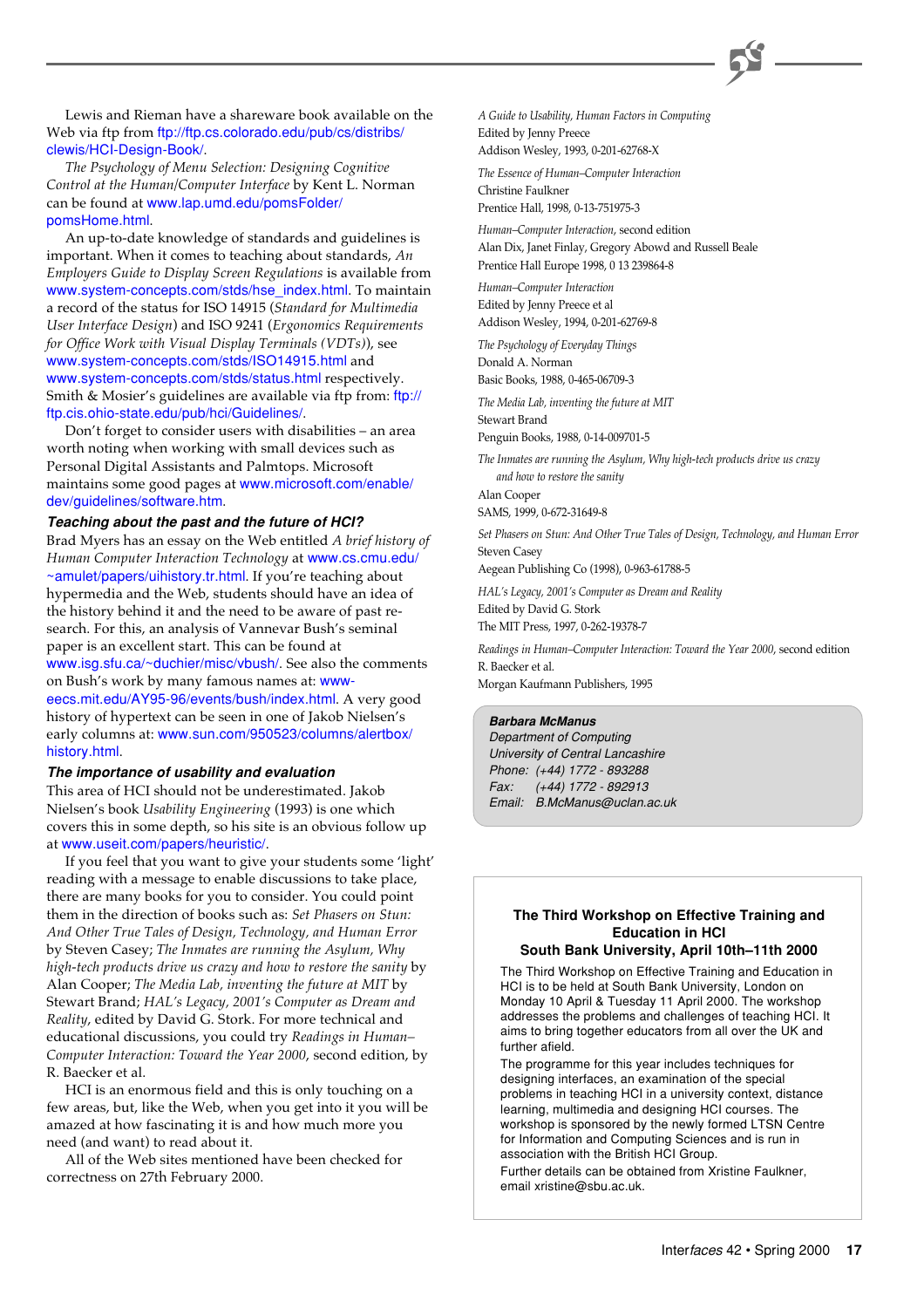## Confessions of a heretic Warning: reading this article may damage your equilibrium

'What's in a name?' Andrew Monk asked a few *Interfaces* ago. Juliet asked the same question and suggests that Romeo doffed his. There's a lot to be said for that. It's difficult to imagine Sid and Daisy as star-crossed lovers. A while ago, the Evening Standard and the Daily Mirror ran articles suggesting if you were called Pratt you'd be one and Bone was bound to be a butcher. I mulled this over with a fellow teacher who promptly reminded me his name was Chalk.

But Andrew had set me thinking. What would I call HCI if it hadn't already been labelled? I thought it ought to be something dynamic, that turns into an acronym that can be easily pronounced that side of a bottle of vodka. A colleague put down the demise of a research group to the fact that you couldn't say its acronym. The Americans can at least say CHI even if they can't agree how to pronounce it but HCI is impossible even without aforesaid vodka and a change of teeth.

However, when I thought about it I began to grow scared. Changes of name imply something drastic has happened or is about to happen. But so far as I can see that isn't the case with HCI. In fact, a serious proposal to change its name would worry me rather.

Recently, I decided it would be nice to trace the history of usability and to provide a definition. This proved more difficult than I first imagined and eventually I ended up with an earlier attempt at providing a goal for HCI in the form of 'user friendly'. I know that using the term 'user friendly' – there, I've said it again – isn't going to win me any friends – but what the hell I like a quiet life and I'm ex-directory. But in fact, the concepts of usability and user friendly aren't those many poles apart.

The big guns were fired at 'user friendly' in the form of Norman and Draper's book in 1986. Now, if HCI is going to listen to anyone it'll be Norman and it has. Say 'user friendly' to an HCI expert and your career is over. And now here's the heresy. I do actually wonder how wise we've been. I read and re-read Norman and Draper's objection to the term and I sympathise. Jakob Nielsen objects to it too on the grounds that it is 'unnecessarily anthropomorphic'. I've objected to it because I was never quite sure what it meant though it sounded OK. But I'm recanting. The Oxford dictionary has a splendid definition of 'user friendly' that is so good I wish systems were like that.

And whatever we may think, people like it. The general public may not know what HCI is but they do know and use the term 'user friendly' and they use it in contexts that are appropriate even if the term isn't one we like. So what if they do say 'freezer friendly', 'environmentally friendly', 'microwave friendly' and a host of other friendly friendlies. HCI was there first and we can easily be explained in those terms. What tipped it for me was a chapter in a super book – *The Politics of Usability* by Trenner and Bawa. I now intend to share one of the many, many nuggets. Trenner, writing on the importance of 'spreading the word' and getting usability into the forefront mentions that readers of PC magazine

when faced with usability trials were puzzled by the terminology. She comments that:

> almost no one in the focus groups had a clear understanding of what usability meant and when discussing usability issues were more likely to talk in terms of understanding, user friendliness, ease of learning, or liking, making no connection between these terms and the term usability.

The concepts the focus group mentioned are close to our definitions of usability, but the term itself was alien to the people who actually wanted to know about how usable products are. If they had used the term 'user friendly' there's a good chance they would have been understood. I find that rather sad in that we're busy trying to get our field known and accepted and we're at the same time dispensing with the few points of contact we have with people for whom the field is alien. It's akin to Rapunzel cutting her hair and tossing it over the edge of the tower rather than turning it into a rope for shinning down, and then legging it to the city.

Paul Booth, writing in 1989, said:

 Unfortunately, despite the gradual refinement of the term usability, it appears unlikely that a general agreed definition of usability will emerge within the next few years. The main reason for this is that the term usability is used by many researchers to mean many different things. Indeed, some researchers have argued that the term is so vague and ambiguous that it ought to be abandoned.

HCI seems to have a problem with the terms it uses. In order to reinforce the sense of deja vu I would like to examine a comment made by John Karat in 1996 who, in the ACM's own journal *Interactions*, this time talking about User Centred Design (UCD) which is really a concept that is at the heart of usability engineering, had this to say:

Rather than becoming more clearly defined as the CHI [Computer Human Interaction] community matured, is the term 'user-centered design' (UCD) becoming akin to 'family values' in nature – a concept which everyone subscribed to, but for which there seemed to be no agreed definition?

Unlike in the case of 'user friendly', though, there have been attempts to be more careful about how the label 'usability' should be applied. Terminology in HCI is still finding its feet and terms do quite often take some time to firm up and stabilise. Sometimes they go out of vogue because the need for them disappears and sometimes they are replaced by something a little more apt and concrete. In a newly emerging field this playing with words is probably inevitable as we try to find out just what the problems are and just what the framework of our discipline should be. In fact, I say in a 'newly emerging field' but, judging by remarks made by scientists in other fields, naming is not always done wisely in established fields either and appears to be quite often the results of what may be best described as fashion. Steven Rose talks about this at some length in his latest book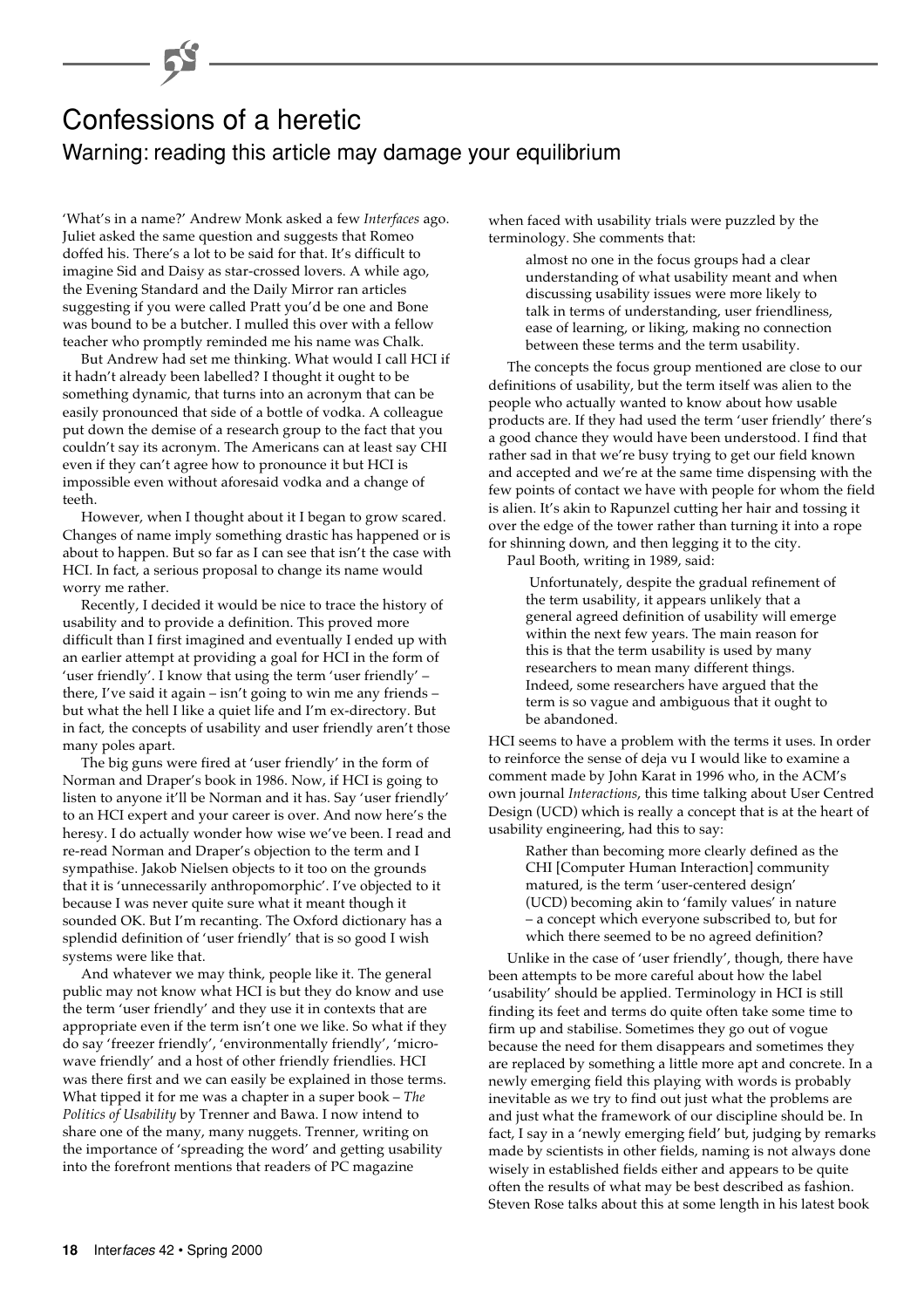and it cheers me that his discipline is busy making the same mistakes. But, for a new field like ours, fashion could be fatal.

A change of name to something that was instantly recognisable would be nice. However, I wonder if that is at all possible. Frankly, I fancy playing with the letters we already have and turning it into something pronounceable – Hu-Co-In, which sounds like something on a Chinese menu, or HIC, which sounds like the aftermath of a good night out.

I have been flippant – perhaps too much so. But I do have real fears about our current abandonment of terminology that the general public is just warming to. I have real regrets over not attempting a closer definition of 'user friendly' rather than casting it out. As things have turned out it would have been better to have made a claim to it and done something with it. I fear we are to be saddled with it in any case, and not on our own terms.

Yes, I do wish HCI had been more sensibly named – our 'parents' haven't been kind to us – but as someone who changed the spelling of her first name from Christine to Xristine I know the dangers. So, no one comes looking for Mr Chris Faulkner any more but then no one asked for Iris before either!

#### **Xristine Faulkner**

Centre for Integrated Systems Engineering, SBU e-mail xristine@sbu.ac.uk

## British HCI Group

#### Executive Report

The HCI Executive met for its winter meeting on 25th January 2000 at South Bank University in London. After the apologies and approval of the minutes of the previous meeting, members spent some time discussing the website and the webmaster was left with a number of tasks. Readers will find elsewhere details about forthcoming meetings and the progress of HCI 2000 (at Sunderland). A little time was spent in discussing the name for HCI 2001 since this is to be a joint meeting with the IHM at Lille, France. The final decision was IHM-HCI 2001 and it was noted that it will be held in September because of French holidays in August. HCI 2002 will be back in the UK at South Bank University. Under the usual reports, the membership secretary reported that the HCI Group has 448 members. Interfaces still needs willing helpers but *Interacting with Computers* is going well with a steady rate of submissions.

The main business was to further the Group's work concerning meeting the needs of practitioners. All the practitioner representatives were present and a lively debate ensued about how these needs would be best accommodated. Eventually, one of the representatives was tasked with finding out more about the needs of practitioners, initially by preparing a set of questions to provide informed feedback. The next Executive meeting is on 15th May 2000, again courtesy of South Bank University. Please lobby Executive members (whose names appear on the back of Interfaces) if you have any matter for discussion.

#### **Stella Mills**

HCI Group Executive Committee



#### **http://www.bcs-hci.org.uk/hci2000/**

The title sounds as if the organising committee are holding a gun to your head, but it's more of a Wearside promise than a threat! The formal 'Call' said it all, or did it?

HCI 2000 will cover the main areas of HCI research and practice, but will focus on usability engineering for business. While HCI approaches have penetrated many application areas, bringing clear benefits over the last decade, electronic business will nail down usability as an essential design goal. The HCI community will be expected to respond with ever-improved methods, techniques and design approaches that ensure usability is taken seriously from conception through design and development to installation and operation.

It omitted to mention the stunning buildings providing the venue for the Conference. The impression of light and space has transformed the old docks and shipyards of Sunderland. It also failed to remark upon the possibility of arriving by train either at Sunderland itself, or at Durham, with its glorious view of the castle and cathedral. The latter offers the opportunity to have a taxi ride with one of the most friendly and informative drivers you'll ever find, at a price so reasonable that, if you live south of the Watford gap, you'll have to pinch yourself!

The preparations are well under way now and the invited Keynote speakers represent a wide range of experience in the field; for instance, Jim Hollan, Professor of Cognitive Science at the University of California, San Diego (UCSD), Professor Gillian Crampton-Smith from the Royal College of Art and Lucy Suchman, lately of Xerox, but soon to be Professor of Sociology at Lancaster University. The Advance programme will have full details.

There has already been an encouraging response to the first call for papers and tutorials, which are currently being considered by referees. You are now invited to submit for the Industry Day, Panels, Organisational overviews and late-breaking results suitable for short papers or posters. All details are on the web site.

The Advance programme will be dropping through the letter-box in April so don't leave it till then to submit for the late-breaking tracks.

Remember: Whoever develops for the invisible public, it's usability or else!

**Nina Reeves** C&GCHE Publicity Chair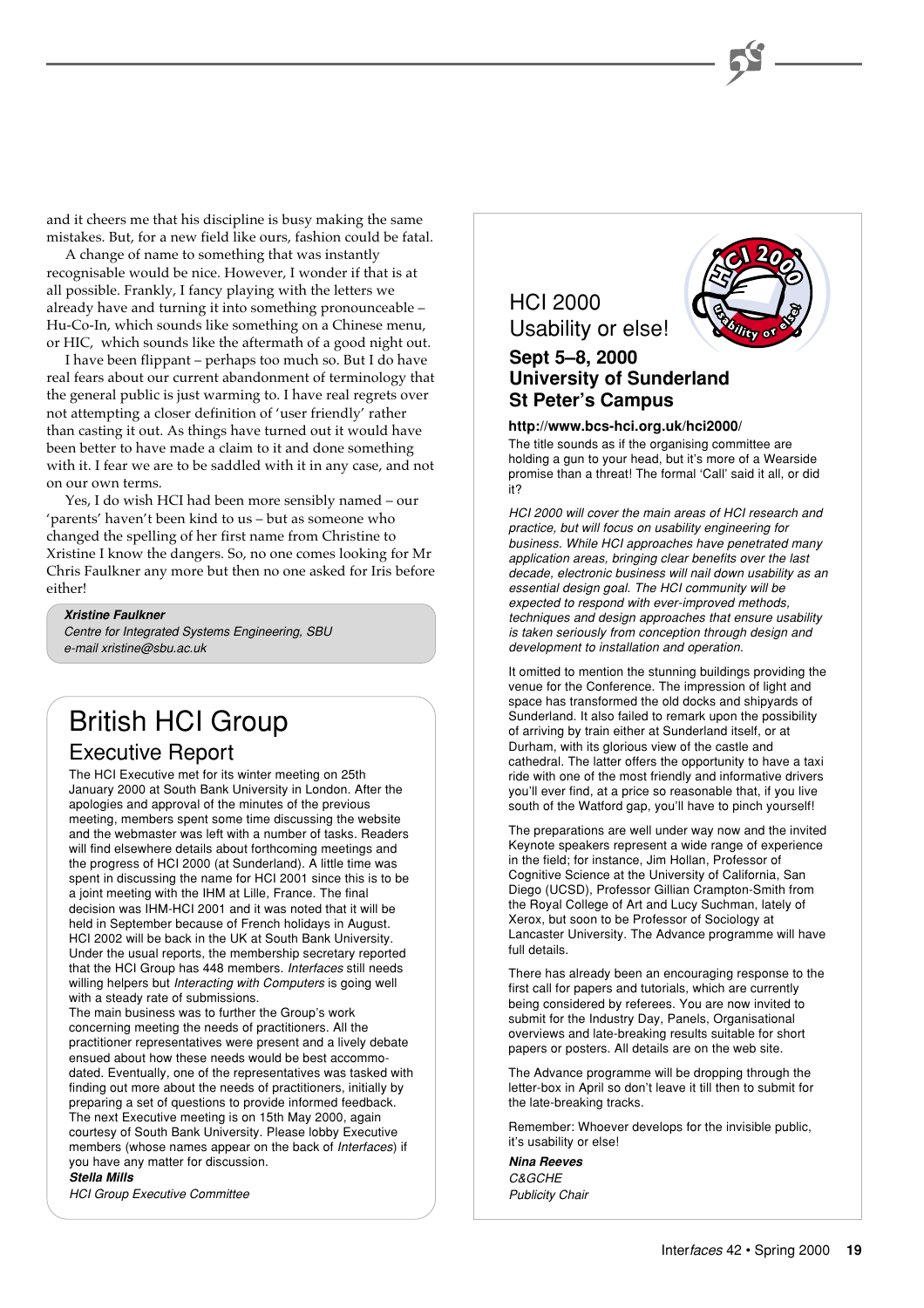



My first degree was in something else – not Maths or Geography. After a PGCE in FE I thought teaching at Secondary level would be fun for a bit. I did this for much longer than a bit but eventually managed to stop. I took a PG Dip in Computing and AI and then an MSc in Man Computer Systems (before women users were invented) at De Montfort. SBU was mad enough to employ me and I'm still there. I've written a few things. A few people have even read some of them. One or two have been quite nice about them, but they were students whose work I was marking so they probably don't count. I live with one and a half Jack Russells (which explains most things), a lot of shoes and a goldfish. My ambition is to get a life and a bigger study but not just yet, as I'm too busy.

*What is your idea of happiness?* When the dogs haven't wrecked my house I'm pretty happy.

*What is your greatest fear?* Maps and spreadsheets and being asked to do something with them.

*With which historical figure do you most identify?* Cassandra – mythological but you never know!

Which living person do you most admire? Tony Benn for his honesty, Don Norman for his commonsense, Colin Davis for his Sibelius recordings, Diana Rigg for her performance of Medea and my father for rebuilding my kitchen.

*What is the trait you most deplore in yourself?* Impulsiveness. And yes it has.

*What is the trait you most deplore in others?* Selfishness. It's so destructive.

*What vehicles do you own?* None. SBU doesn't pay me much and I don't blame it.

*What is your greatest extravagance?* Nail varnish, books, CDs and flowers.

*What makes you feel most depressed?* Nothing. It takes up too much time. I've done it once or twice and didn't like it.

*What objects do you always carry with you?* Credit card for nail varnish, books, CDs and flowers, and keys.

*What do you most dislike about your appearance?* I'd like to be thinner!

*What is your most unappealing habit?* I burble when I'm nervous which is most of the time!

*What is your favourite smell?* Carnations. Dioressence comes a close second.

*What is your favourite word?* Time.

*What is your favourite building?* Tower Bridge. It reminds me of my grandmother.

*What is your favourite journey?* Anywhere involving water. I don't remember place names or where they are which makes returning a bit tricky.

*What or who is the greatest love of your life?* At the moment, my teddy. Always there and doesn't want wardrobe space.

*Which living person do you most despise?* Margaret Thatcher!

*On what occasions do you lie?* I try not to – I'm very bad at it. I tend to withhold the truth rather than lie.

*Which words or phrases do you over-use?* Um. Maybe. Hey you, stop that! (to a dog).

*What is your greatest regret?* That I'm not a poet!

*When and where were you happiest?* Now. I'm an incurable optimist and think now is happiest.

*How do you relax?* Read, listen to music and play Seven Kingdoms. Sometimes simultaneously.

*What single thing would improve the quality of your life?*

Fresh flowers every day.

*Which talent would you most like to have?* I'd like to play the harp. I took up the recorder again but the dogs howled and I couldn't blow and laugh simultaneously.

*What would your motto be?* Mail me then I'll have to do it!

*What keeps you awake at night?* Rosie P – the JR. She's ancient and fidgety and snores something terrible even when awake.

*How would you like to die?* I don't mind. It's probably much easier to do, than to watch. I'm as ready now as I'll ever be!

*How would you like to be remembered?* I hope the future is too busy being constructive to bother with that!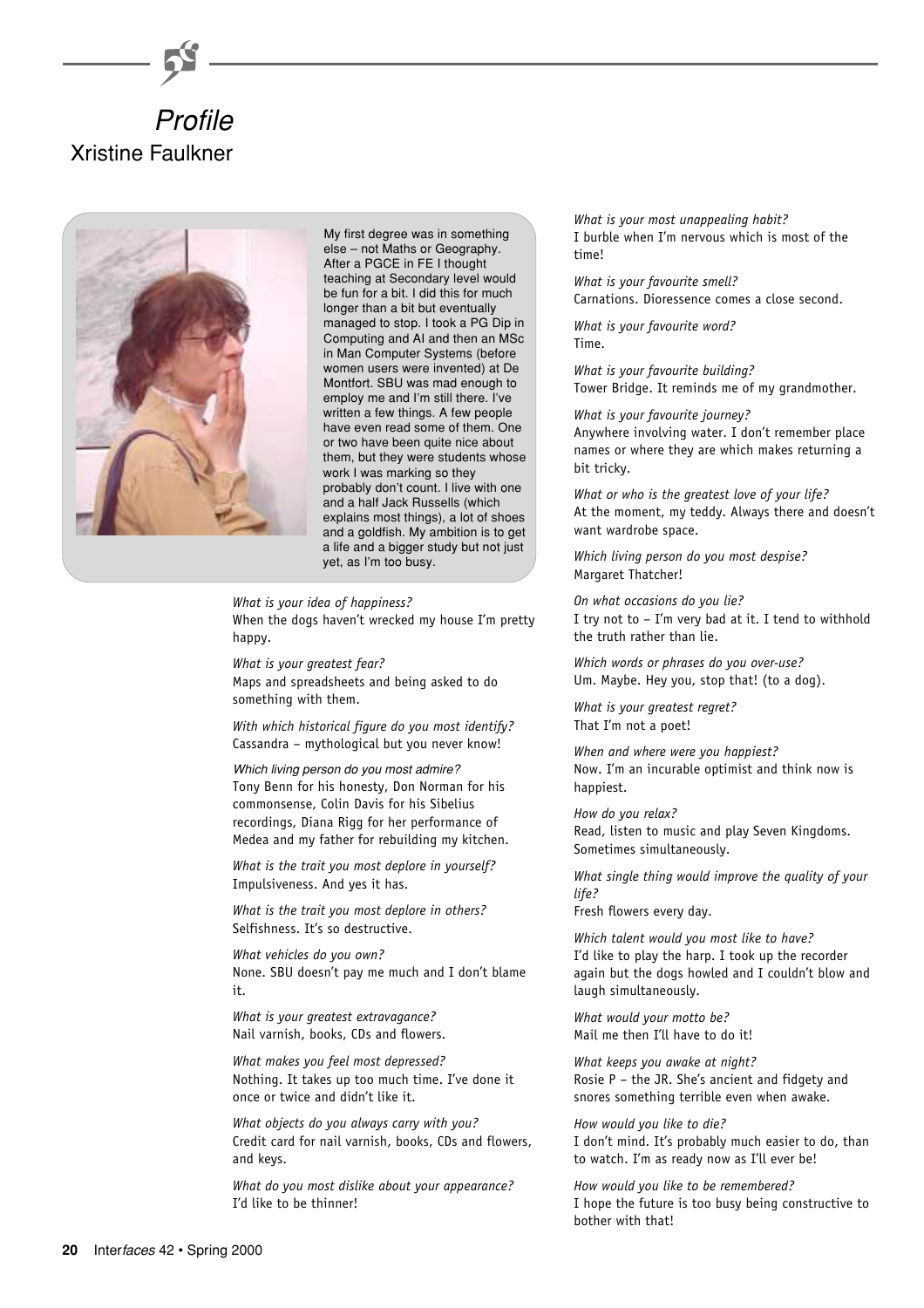## What's in a mouse?

#### Product review: the XLR8 Point & Scroll Mouse **Interex Europe, tel: 0192 329 0401, www.xlr8.com, around £29 inc. VAT**

One of the minor ironies in these supremely ironic times is how Apple could have come up with such an abominable mouse for the otherwise extremely stylish iMac. The round mouse looks great, sure, but being round, it has no sense of direction, so quickly becomes confused, so you finish up moving it up and the cursor goes left. So within a couple of months of getting an iMac last year, I replaced the Applesupplied mouse with a Macally iMouse. This looks as good (if anything better) and also behaves like every well-behaved mouse should.

And I thought that was that, till I read in a magazine about the XLR8 Point & Scroll mouse. Shortly after reading about it, I received through the post the latest Jigsaw catalogue, and there it was – or so I thought – so I ordered one. But things are never that simple. It turned out that the device in the Jigsaw catalogue was the 'XLR8 Plug and Play Scrolling USB Mouse', compatible with both the PC and the Mac, but available only in boring matte black. The magazine article had shown a translucent device, much more in keeping with the iMac's looks. It turned out that, although manufactured by the same company, the XLR8 Point & Scroll mouse is a different device, which was not available from Jigsaw. I eventually tracked it down to a different supplier – feeling of course that it was essential to have a device whose look as well as feel was in keeping with the iMac. (I am always amused, by the way, when suppliers of devices targetted at the PC market use the term 'plug and play' as if this was some kind of special selling point. Plug and play has been the norm on the Mac since the beginning; it seems bizarre to say the least that it is still an aspiration rather than a reality for many PC devices.)

The first unusual thing about the XLR8 mouse is that it has three buttons, revolutionary enough for a Mac mouse. However, the middle button is also revolutionary in another sense – it is a notched wheel. With this you can scroll vertically on most applications, or horizontally if you also hold down the option key on the keyboard. The wheel has stops at fixed positions, and the greatest thing when scrolling is that moving the wheel from one stop position to the next causes the text to scroll by one line. So you can scroll up or down by exactly one line at a time. This feature alone makes the device worthwhile; once you have experienced it you wonder how you ever managed without it.

Another trick the middle button can play is to trigger continuous scrolling. The trigger is a click of the button; the direction of scroll is then determined by the direction of the subsequent turn of the wheel. The speed of scrolling is determined by how far you move the wheel, so you can achieve either slow scrolling (e.g. to keep pace with your reading speed), or fast scrolling to move quickly to the beginning or end of the document. (In practice though, I still find it easier to drag the scroll bar elevator in order to move quickly to the beginning or the end of the document.)

And what about the extra (right) button? This is something completely new to most Mac users. The functionality of the right button is configurable. It can, for example, be set to bring up a contextual menu. (Contextual

menus are a new feature on the Mac, introduced in MacOS version 8.) Or it can be set to equate to double-click. In practice I have found the latter to be the more useful, maybe because I never got used to taking advantage of contextual menus when I started to use the new operating system. Whatever the reason, the mapping 'left button equals select, right button equals open' seems particularly natural, and is likely to be the setting I will stick with. As an additional bonus, this mapping also allows the right button to be used to select a whole word in a word processor, a requirement which is more frequent than you might imagine.

The host computer being a Mac, there is no reason why you can't have two mice (mouses?) attached at the same time. The iMac keyboard acts as a USB mini-hub, and you can plug a mouse into each of the ports on either side of the keyboard. Of course both mice control the same cursor, and the 'normal' mouse button still does the standard thing. I experimented for a while with the two mice, using the right mouse for navigation and the left for button clicks. It was quite easy to get used to, but offered little advantage over having the left hand on the keyboard.

Recently there has been renewed attention to the whole area of two-handed input, pioneered several years ago by Bill Buxton. I supervised an experiment a couple of years ago in using two mice on an SGi workstation for 3D navigation, which was moderately successful. However, there does not seem to be much advance in PC (or Mac) operating system support for two independent input devices, so a general move to genuine two-mouse control seems unlikely. The trend is much more towards putting more functionality into a single mouse, as in the device reviewed here.

After using the Point & Scroll mouse for a couple of weeks I went back to the Macally mouse to see what I missed. Surprisingly it was the lack of the 'right click opening', rather than the 'scrolling without moving' facility, which caused the most immediate and uncomfortable withdrawal symptoms. Double-clicking has been with us for so long, not just on the Mac but also on Windows, that it is now quite hard to see it for what it is – a small but unnecessary extra burden introduced to cover up for the fact that the original Mac mouse had only one button. No doubt users who have known only Windows systems will already know how to avoid the double-click – I still use it on Windows because of a long history of Mac conditioning, and because I am too lazy to learn the alternatives. But given the chance to live without double-click on the Mac, I have found it strangely liberating.

Anyone buying an iMac or G4 now should insist on the Point & Scroll mouse in place of the round mouse which I believe Apple are still supplying as standard on USB machines, notwithstanding the extensive negative response it has met with from users. Less than £30 is a small price to pay to end the tyranny of the double-click. And it is available on the PC as well – in fact it may already be standard issue on some. It's a small but not insignificant (if long overdue) advance in input device technology.

**Reviewed by Alistair Kilgour**

alistairk@eidosnet.co.uk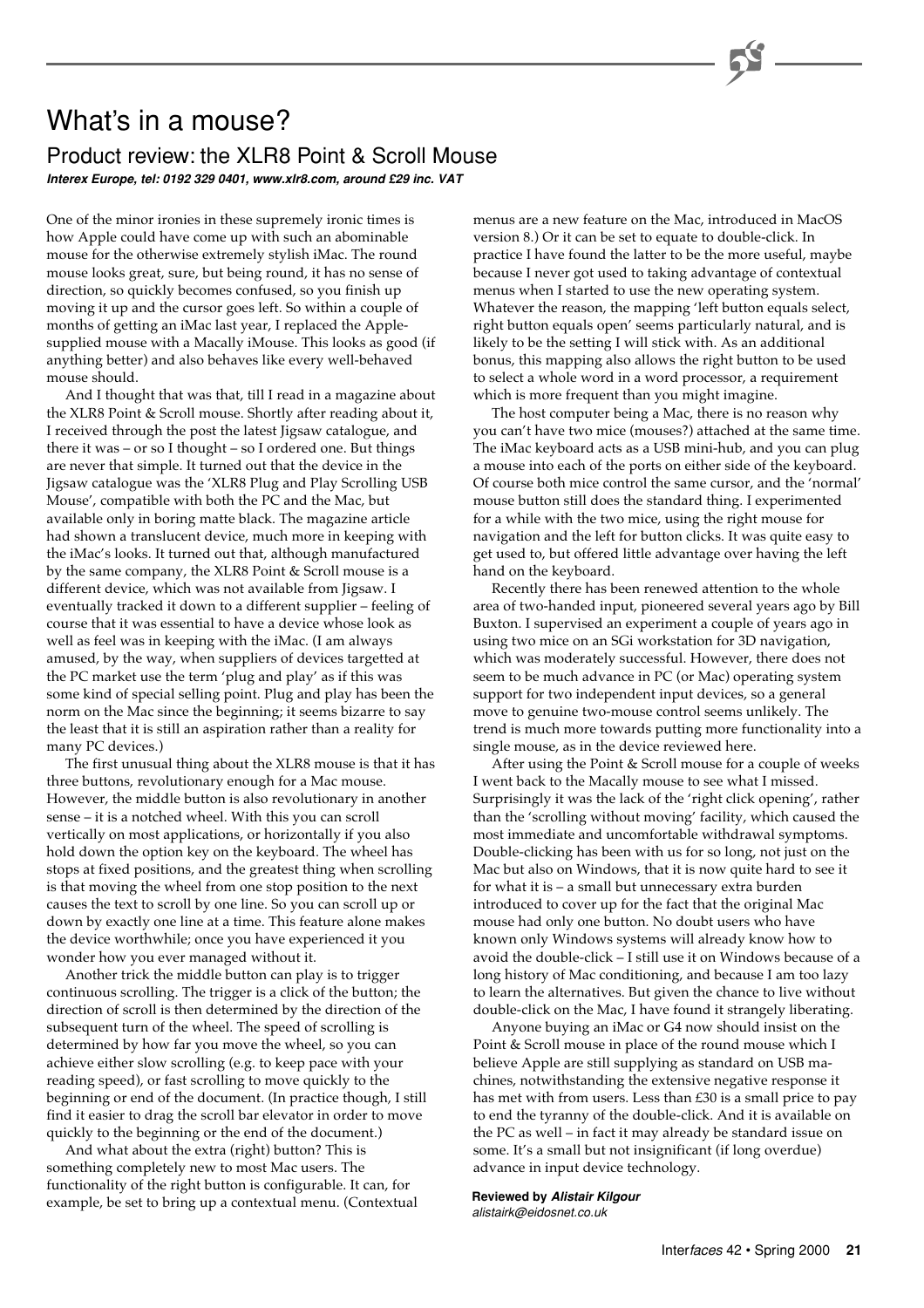## Book Reviews

#### **Xristine Faulkner**

**Web Site Usability A Designer's Guide** Jared Spool, Tara Scanlon, Will Schroeder, Carolyn Snyder, Terri DeAngelo Morgan Kaufmann, San Francisco, 1999 ISBN 1-55860-569, £21.99, 157 pages

*Web Site Usability* is a report and the authors are quick to point out that it 'isn't about the theory of web site design'. So if you're looking for theory then this book is a bad choice. What it is instead is an excellent report on the research carried out by the authors. It is based on the data from their research. It describes how sites work (or don't work) when people try to use them for answers to specified questions.

What is so fascinating about the report is that it offers a different slant to the sort of conventional wisdom that is being peddled at present about how web sites ought to be designed. Spool et al. say that the data suggests that the shell approach (high-level links stay the same but content changes) didn't perform well. The best news they can offer about graphics is that 'most of the time, they don't do much harm' and page layout 'needs to be different'.

The book is very short and highly readable. The preface emphasises that this is a report and at 157 well-spaced pages it isn't as long as most BSc project reports and more entertaining than a lot of them. It is based on research carried out on nine web sites. The team picked popular sites, and two – Disney and CNet – were high profile sites that had received favourable media reviews. More than fifty tests were carried out but I'm unclear how many users the tests involved. I'm not sure whether that isn't made apparent during the book, or I am simply being dense (or reading too quickly; it was hard to put down). The material the team used for the tests is included in the book, as are screen shots from the sites and their tentative findings. These findings are interesting and require further study. It would be rash indeed to put too much emphasis on a single study of just nine sites (with 50 users?) but there are enough suggestions and ideas here to give researchers something to think about for a little while at least. I came away from the book keen to get my students to try out some of the team's ideas.

I enjoyed the book a lot. At £21.99 it's a bit expensive for what it is but the screen shots will bump up the price. I did ask around SBU to see what better-paid academics thought in case it was 'my poverty but not my will' that speaks. Maybe it's just us, but they confirmed my response. This leaves me unwilling to suggest that students buy it because it isn't a text book that would cover a unit, and it's too expensive to buy on a whim if you're a student. However, I'm delighted by it and I did actually buy my copy rather than have it given to me by a publisher. I enjoyed the way in which material was presented, I enjoyed the findings, the wisdom along the way and the refreshing honesty. I'm pleased to have read it and am sure it will come off the shelf again. I have to say that it's only the first 96 pages that are about the research and the rest of the book is taken up with screen dumps and site descriptions and the evaluation material. Even the most reluctant reader shouldn't find this hard going so it's one for academic shelves and for the library.

**Designing Web Usability** Jakob Nielsen New Riders, Indianapolis, 1999 ISBN 1-56205-810, £34.99, 420 pages

Jakob Nielsen is obviously very pleased with the latest addition to his impressive publications list. His alertboxes have given us progress reports on sales and he is clearly delighted with the new baby. As it turns out, his delight is justified. This is indeed a good book and I'm well aware that I am not going to be able to do it justice in a short review. I feel a bit like someone with a huge cauldron of minestrone soup, urging it on the uninitiated by offering out thimblefuls. You really do need to read this one to discover just how good it is. Nielsen says that 'a book does no good if nobody reads it' and he is keen to get his ideas about web design across, so here is a book he wants people to read rather than just own. I don't think he has anything to worry about; it is full of good advice and it really is fun to read.

I enjoyed this book a lot. It is both highly readable and entertaining and Jakob Nielsen has developed an impressive insight into web sites. Along with his wisdom there's a wry sense of humour and a sly self depreciation that helps the thing along. It has the most extraordinary layout though. The sections are divided up with coloured bits. I tried for ages to figure out what the colours meant but decided they were chosen for some reason I can't fathom. I did figure that there isn't any connection between the repeated colours – it's just the same ones used twice. It was ages before I realised that each section had its own index. My first encounter with these sub-indexes led me to believe I was looking at some bizarre mathematical ritual. There are also inset boxes, asides from the main text to expand ideas. I know that these asides have now become the craze and I don't want to be too critical because I've done them myself and have no desire to sharpen knives for subsequent reviewers, but some of these asides are getting to be longer than the text. I was often not sure when I should read them, though many were very informative, and their invasiveness is beginning to remind me of the difficulties of watching commercial TV when adverts break out just as stuff gets interesting. There is also a disconcerting habit of taking a sound bite out of the text and printing it large and in another colour. These seemed to be taking the idea of saying things twice and more loudly a little too far and I was left with the disconcerting feeling that Jakob Nielsen knows this is the Web industry's Mrs Beeton and has already decided which bits he'll be famous for. However, again I suspect that Nielsen's production team has done its market research and knows the sort of book that will appeal to those hoping to develop or amend web sites. This is a very different book from *Usability Engineering* even to the point that there is no referencing and the sketchiest of bibliographies. For all that it is a far more entertaining and readable book than *Usability Engineering*, which, worthy though it is, is always rather hard going for the less than avid reader.

This isn't a book for the uninitiated. Jakob Nielsen talks about JavaScript and web gobbledegook as if everyone now understands what it means though he did explain WYSIWYG in one of the asides. The book could do with a glossary for those who don't know what some of the techno speak means or have forgotten it. Nielsen has promised us a second volume. He thinks two volumes are better than one hefty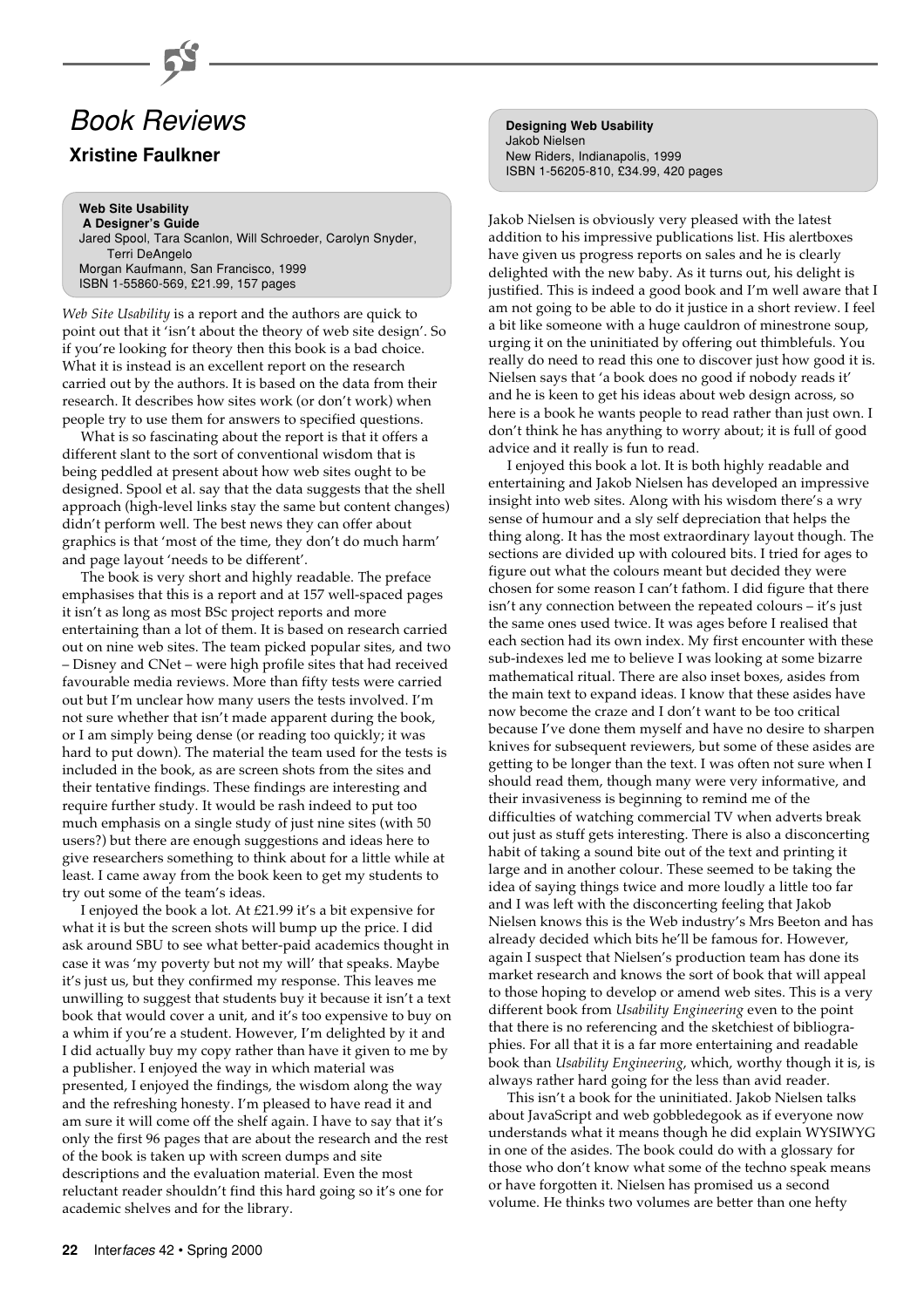tome and I agree with him here. I hope someone from Pearson Education reads Nielsen's comments as I'd mentioned this as a possibility to them to solve the big tome problem and was delighted find that I now have Jakob Nielsen to confirm my beliefs. My last gripe is the price. At £35 (oh alright £34.99) it's a lot for students to pay. Nielsen argues that he has brought the price down by making his ideas available as two texts rather than one and this 'makes the book more affordable for students'. I can't help thinking that a £35 book is more affordable than a £70 book but since most (UK) students can't afford £35 then the whole thing is somewhat academic. But I guess that really Nielsen isn't aiming at the (UK) educational market. Again, as in the Spool et al. book, the price has been bumped up by the screen shots (colour this time) and all those coloured bits in between whose purposes still leave me puzzled.

The book is packed with useful information about web design. There are examples of good and bad design and some bad ones which Jakob Nielsen has then redesigned to make good. There are also examples of his own work that he admits are less than perfect. I liked that touch. It shows that the web is an area where learning is taking place and even the great and the good might not have all the answers just yet. I hope that every site I come across in the future has read and absorbed his advice. He is nicely opinionated. He says web pages should have attitude and 'The correct amount of attitude in a web page is: Not too much, not too little'. I wondered how much that might be but having finished the book, I know that like baby bear's porridge this one is just right.

And am I glad to have it on my shelf? Yes, I am. I'm even more glad to have read it. I still wish it wasn't so expensive as I'd dearly (no pun) love to recommend it to my students. Though I guess they'd be sensible and buy it from Amazon rather than the bookshop I got my copy from. It's well written, wise and very entertaining reading. I didn't have to resort to Terry Pratchett's latest novel on my two-hour train journey home so I can recommend it as a good read as well as an informative one. My copy is a bit raggedy looking as if the pages have been cut with the book industry's equivalent of a kitchen knife and I find myself slightly irritated by the odd layout – reminiscent of web pages. There is a lot of white space which is useful for jotting down comments in but makes the book bigger and heavier than it needs to be. When I finished it I found myself singing: 'New York! New York! So good they named it twice'. Yes, I think I'll read this one again and I am looking forward to volume 2 as much as I'm looking forward to the next Discworld novel. I guess that we can expect it just as soon as Jakob has got over the late nights and the teething stages of this one. No, Jakob, there's no fear that *Designing Web Usability* will end up dusty on the shelf. Nice one! And congratulations are in order methinks.

**Xristine Faulkner** Centre for Integrated Systems Engineering, SBU e-mail xristine@sbu.ac.uk

#### *New Computer Science Titles from Macmillan Press*

### **Usability Engineering**

Xristine Faulkner South Bank University

*Usability Engineering* provides a complete overview of how to design a user interface. Intended to follow an introductory HCI course, it introduces the student to the engineering skills necessary to build interfaces.

It is the first title to be published in the Grassroots series which provide core, concise texts at affordable prices across a range of computing courses.

*March 2000, paperback, 304 pages, 50 line drawings, 0-333-77321-7, £19.99*

#### **Java Foundation Classes Programmers Primer** Fintan Culwin South Bank University

*Java Foundation Classes Programmers Primer* introduces the student to the major widgets and protocols of the JFC, imparting a sufficient understanding so that more advanced facilities can be approached. Ideally suited for a second course in Java, it will enable students to build on some familiarity with the use of Object Oriented Design and Development in Java to successfully engineer interfaces. It will also appeal to a professional audience who need to keep pace with Java's development.

*January 2000, paperback, 0-333-77339-X, £24.99*

Please look into our regularly updated website, [www.macmillan-press.co.uk,](http://www.macmillan-press.co.uk) for more information about these and other computer science titles.

Macmillan Press **Houndmills** Basingstoke Hampshire RG21 6XS Tel: +44 (0)1256-329242 Fax: +44 (0)1256-330688

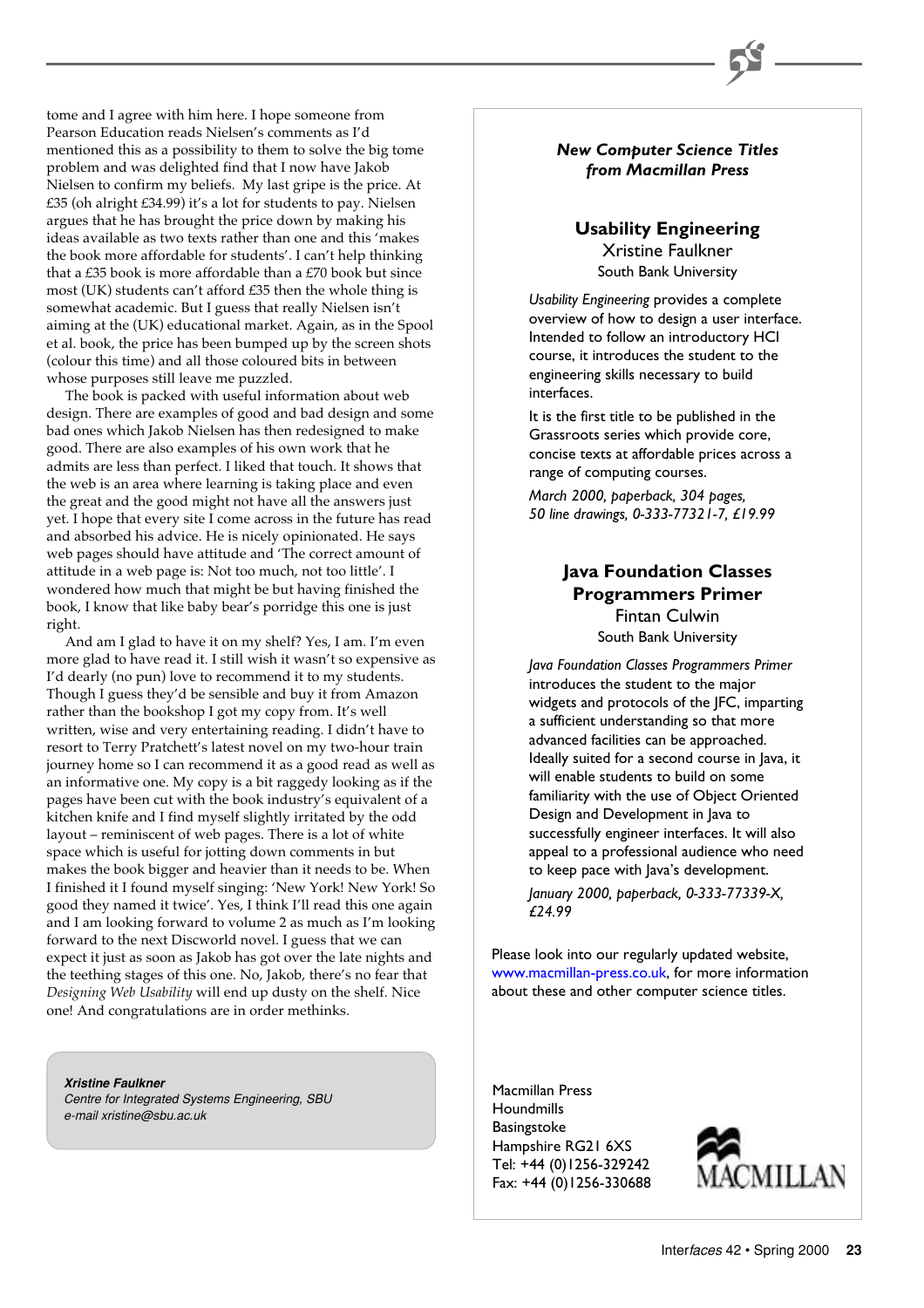## HCI and Marketing: allies or adversaries? **Tom McEwan presents an ongoing debate and invites you to join the fray**

A recent online discussion started with an exploration of whether HCI and Marketing specialists were comrades in arms or diametrically opposed. I invited the participants to draft a paragraph or two on their positions: is it divisive – usability v prettiness, effective branding v academic theories, or can we all agree on the need to create a demand (?!) for customer-driven brands and products?

#### Alistair Kilgour,

Interact'99 organiser and proprietor of RealAxis Consulting, and Gilbert Cockton, Research Chair in HCI at the University of Sunderland, project director of Digital Media Network, and Chair of HCI 2000, respond.

The purpose of many web sites is to deliver information – if they do this successfully, users will return and advertisers will be happy. My gut feeling is that in these cases at least, beyond a certain threshold the quality of the graphic design is unimportant – though I don't know of any research aimed at establishing whether this is really true.

It is hard to do such research – I supervised an MSc student project a couple of years ago which attempted to compare objective and subjective assessments of the usability of two versions of a simple address book and diary tool, one with 'good' (professionally improved) graphic design, and one with 'bad' (done by an unskilled amateur, i.e. the student himself). The results were inconclusive – the subjective assessment of the 'good' design was higher, as might be expected, but there was no measurable objective effect on usability. My suspicion is that any objective effects in situations like this would manifest themselves only after prolonged use – requiring a longer term study to uncover than an MSc project.

I also strongly suspect that words are more important than pictures. In recent user testing of a prototype web design for a small company providing an information service, users were puzzled by the word 'browse' on one of the buttons. Although the volunteers were not seasoned web users, anecdotal evidence suggests that even frequent users do not think of what they are doing as browsing (that's what sheep and cows do, after all), and may not even be aware of the generic description 'browser' for the tool they use to access the web. Though we haven't tested it, I suspect that replacing the word 'browse' by the word 'explore' would have a more profound effect on users' perceptions, and ability to use the site effectively, than any halo effect could ever achieve, however visually impressive.

The message that's emerging is that there is no single answer – the results are taskdependent, which is also what Steve Draper was saying, I guess, in suggesting focussing on the task of 'making a satisfactory purchase'. This is not a new lesson in HCI – but it does seem that it needs to be discovered anew by each generation of designers.

**Alistair Kilgour** Real Axis Consulting alistairk@eidosnet.co.uk

#### **Getting through the war between usability and aesthetics: beyond Freudian projection**

For most HCI practitioners, multimedia and web delivery have been a great disappointment. Having worked so hard through the 1980s to establish user interaction as 'our territory', we find multimedia and the web has let in a hoard of unwashed designers who dump junk on the world on the basis that it's 'cool', 'persuasive', 'a unique user experience' and sometimes even 'beautiful'.

In HCI, we've learnt to hate these creatives more and more as the years drag on and they still haven't come to us begging for forgiveness and enlightenment. How can these people be so arrogant, insensitive and ignorant? Easy – they just copied us! Now we project our past failings onto them. Freud would have been proud of us.

In the 1980s, we were the young turks of the software world, sweeping geeks and nerds out of the way as we delivered wellstructured displays and smooth interaction. Old hands in university departments and IT companies found that, despite a lifelong interest in end-users ('operators') and

interaction ('dialogue'), they weren't up to it. They lacked cognitive psychology, experimental design experience, interview skills, observation skills and basic design knowledge about the main dialogue styles for user interfaces. They couldn't assess user needs, design user interfaces or evaluate user experiences. However, there was never a hoard of HCI stormtroopers, so the nights of the long usability knives were spread thinly and provisionally across the IT world.

In the 1990s, it was our turn to become the old farts. Despite a lifelong interest in usability and software quality, we weren't up to it. We can't draw, we can't edit digital images, we can't script video, we can't edit video, we can't animate and we can't enrich our interactions with cute cultural references. However, there are a horde of creatives streaming out of graphic design, industrial design, marketing, advertising, television, video production and publishing. What's more, they see multimedia as 'new media' and it's theirs!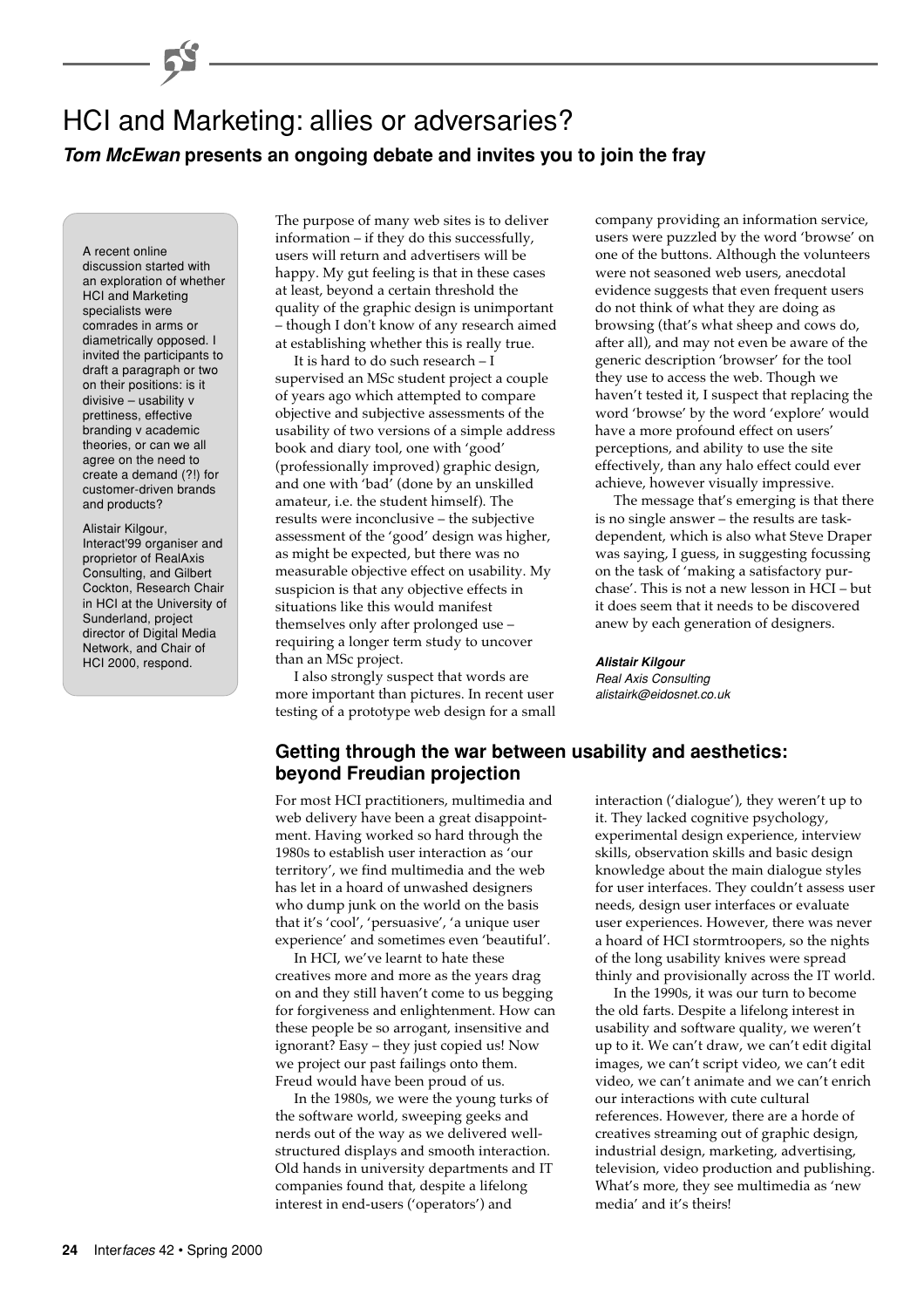What is to be done? Quite simply, we need to work in true partnership with new media creatives. This means that we cannot expect creatives to accept anything we hold dear on the basis of authority alone (and anyway, too many of them have already set themselves up as user experience authorities without ever reading HCI research – pop Nielsen, pop Norman and pop Laurel and that's the lot). However, all sensitive and openminded creatives quickly learn that interaction is not their home ground. Existing print and time-based media is essentially passive. Interaction eventually undermines old values of graphic design and film theory. Once viewers and readers become users, they become more critical and searching. Initial impressions eventually wear off and are replaced by a critical understanding of what the interactive media actually delivers. At this point, sensible creatives come seeking help from usability experts. However, they expect to work in partnership and not be ordered around. There is little value, spite and revenge apart, in inverting existing power relations.

Working in partnership means that creatives need to accept our skills and orientations in the areas of audience research and user experience designand evaluation. It also means that we have to accept the skills of creatives in creating aesthetic experiences that exploit a range of cultural values and orientations. It is these skills that draw users in, that attract them to kiosks, that delight them on home pages and engage them in the initial screens of multimedia titles. Recent research in Israel (see forthcoming paper in *Interacting with Computers* – What is Beautiful is Usable) indicates that users attribute a range of qualities to interfaces with strong initial aesthetics, and that a halo effect endures in the face of poor usability. Conversely, good usability can only slowly compensate for poor initial aesthetics.

It is no wonder that digital media companies employ creatives in advance of usability experts. Creatives deliver from day one of their employment and minute one of user interaction. Usability experts can take months to really influence product quality and their impact on design is generally transparent. The mark of

good usability engineering is that one doesn't notice it. That's why it's been so hard to give the hard sell.

Since my move to Sunderland, I have come into contact with creatives on two levels. I only teach part of one module, Multimedia Design within our BA in Interactive Media. However, the first cohort to reach the final year of this degree included Graham Mitchell, winner of the 1999 Europrix student prize with Burnie the Rocket. Graham produced this work on an Art and Design module after enjoying the benefits of Computing's teaching on the Level 2 Multimedia Design module. He began his Level 3 work with a good understanding of audience research and user experience design and married this very well with the values and orientations of Art and Design staff.

The citation for Graham's entry covers both audience appropriateness, and interaction design and aesthetics. Neither predominates in the citation for his shortlisted entry. There is a seamless blend of the two (including an alien zapping game based on Fitt's Law which generates aliens of different sizes at different distances from the cursor – Burnie the Rocket teaches very young children how to use the mouse).

I am also project director for the [Digital Media Network \(www.dmn.](www.dmn.org.uk) org.uk) a cluster support project for Digital Media companies in the North East of England. A tour around our members will drive home the creative talent that fuels the excellent firms in our region. None, however, are cavalier about user experience and usability evaluation. Where a home page is annoyingly cool, it's cool for a good reason and certainly is not impacting the bottom line of the firms concerned. On learning that we have a fully equipped usability lab at Sunderland, the leading firm in the region was eager to make good use of it, not primarily because their bluechip clients require it, but because they simply would not now develop e-commerce sites without extensively evaluating user experience and performance.

In short, if HCI experts work in true partnership with creatives, then great things can and do happen. If we lecture them, they will lecture us back,

and with good reason. While they may seem ignorant, stupid, arrogant and stubborn, so can we. After all, some of us remain stuck in the 1980s with nonsense notions of universal absolutes of usability, a value of everything and cost of nothing mentality, an aesthetic puritanism that would astound Oliver Cromwell, and a general do-gooder save-the-user mentality reminiscent of cub-scouts dragging old ladies over roads without checking first whether they want to cross.

The initial creative stranglehold on new media can only be good for us. It forces reflection and pragmatism. It forces us to be critical of many of our own unexamined ideologies. Once both HCI experts and creatives become able to negotiate, persuade and compromise, then truly great things are possible.

So stop moaning about marketeers and designers and learn to manage by influence rather than authority. Accept that HCI experts have been just as dogmatic and doctrinaire as creatives. Then take advantage of the e-business revolution and its ruthless ability to drive away users from unusable sites and its clinical recordings of the statistics of design failures. Effective creatives understand that (post-) modernist posturing is not enough to assure clients of design quality (ineffective ones are easy to find, but then so are naive usability practitioners). Creatives need HCI experts to provide audience research and user experience evaluation. And, approached with respect and understanding, they will accept all the reasonable advice and support that HCI experts can give them.

#### **Gilbert Cockton**

University of Sunderland cs0gco@isis.sunderland.ac.uk

Let's take this discussion on into the next issue of Interfaces and beyond – send your responses and rants to: **Tom McEwan** t.mcewan@napier.ac.uk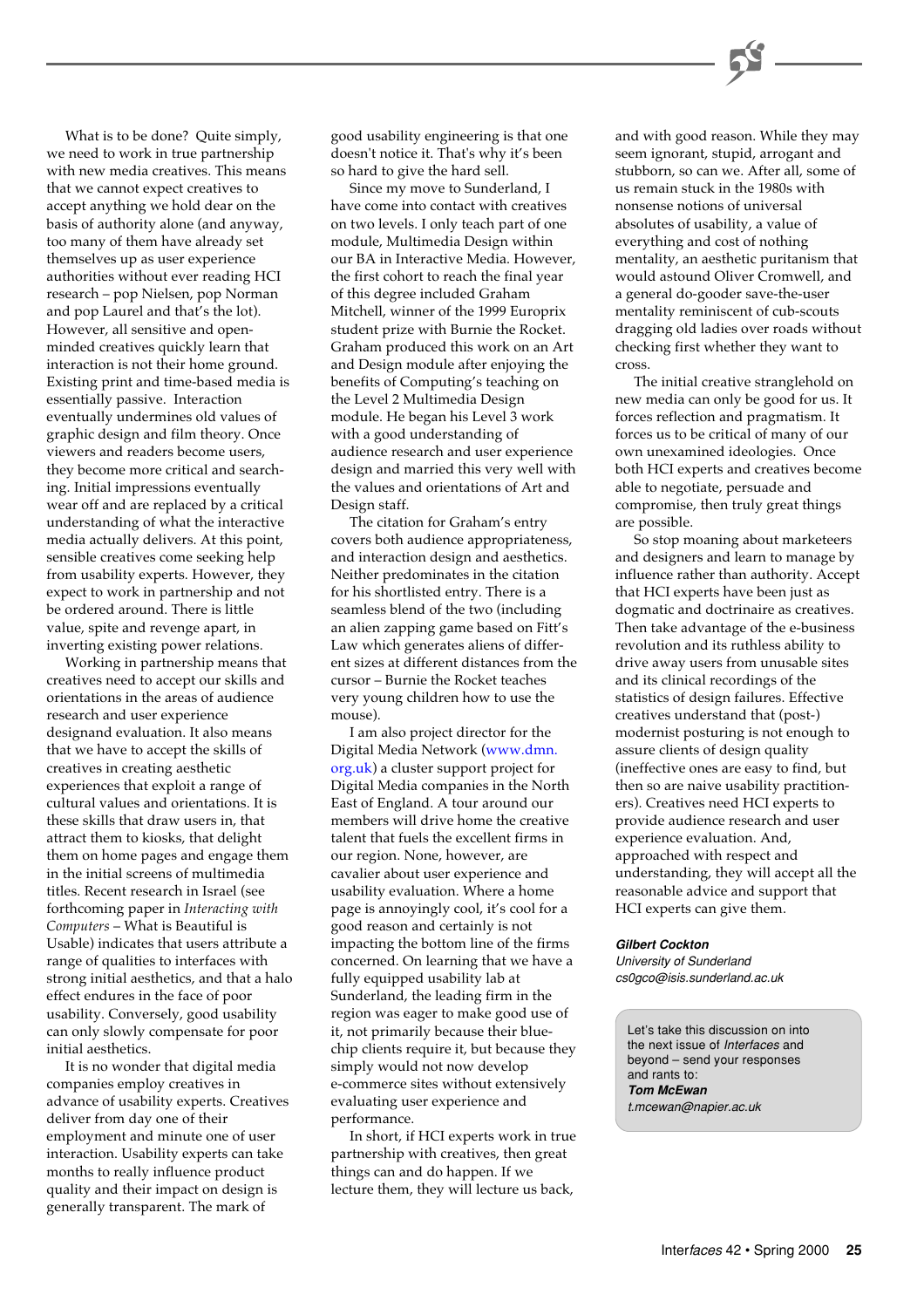## Interactivity + e-Commerce = i-Commerce

**Tom McEwan**

The biggest opportunity ever to hit the interactive media industry and (at least some of ) the HCI community is emerging. It is not hard to see that the barrier to increased adoption of e-Commerce – and all the financial benefits that this would bring – is the lack of valuable interactivity.

To quote from the HCI 2000 conference web-page:

Major global computing companies such as IBM identify ease of use as 'the next e-business battlefield' where 'poor product usability becomes a serious liability'. An unhappy customer is someone else's customer, so it has to be right first time.

 In e-business, a system's commissioners and developers, not its end-users, pay for bad design.

The press veer between panic-struck enthusiasm and excessive criticism. 'If you're not an e-business by 2002, you won't be in business', 'Amazon.com loses \$4 on every book sale', 'online suppliers can't meet Xmas rush'. The AOL–Time Warner merger coverage was split between 'content is king' and 'the junk bond returns' (this last comment based on the fact that AOL was purchasing Time Warner with its own, presumably, over-valued stock.).

In the UK the debate never seems to get much beyond the ritual 'BT is charging too much for ISDN/Internet access/ ADSL' as the barrier to increased e-Commerce adoption – as if car-parks and bus-fares were free for high street shopping! It's not dawning very quickly, but people are beginning to see, that if the online vendor can't give you all of the positive aspects of face-to-face purchase, and fewer of the negative, then why bother?

The Gartner Group suggested recently that 2002–2003 will see a major slump in e-Commerce, due to disillusionment with insubstantial e-ventures, followed by steady, strong growth in well-founded e-business.

Other commentators such as syndicated IT gossip columnist Esther Dyson have highlighted the poor interactivity and responsiveness of existing e-Commerce sites 'Like opening a shop with no staff'.

On the face of it, it seems obvious that no-one will buy online unless all the persuasive skills of the sales-person, window-dresser, shop designer find an online equivalent. The 'If you like that, you'll love this!' style of personal profiling demonstrates some of what is required. But this does not scale up to other product lines or markets. Second generation e-Commerce will need to be intelligent, interactive, intuitive, inspiring and information-rich, hence the term i-Commerce. Innovative and imaginative too (that's enough I-words).

I know that most of us would expect e-Commerce automatically to cover such ground, but when Scottish Enterprise defines e-Commerce as 'any business exchange or process conducted electronically using telecommunications networks', you can see how a bit of email and a one page web-site makes you an e-business. We need to differentiate. I've no idea if the term will prove useful – time will tell. There are some i-Commerce sites around the world (with or

without hyphen, big I and little i) and the domain names have gone, so no fortune to be made there! But the I mainly seems to stand for Internet, not interactivity.

The intelligent database is a key component as well. *Computing* magazine recently carried the sorry tale of the country-music buyer who faithfully purchased his downhome CDs for eleven and a half months a year, only to find his profile (and resulting junk mail) underwent radical surgery when he bought his daughter a Spice Girls album for Xmas.

The dumb thing is that the knowledge is already out there. The oft-repeated story about the benefits of data-mining is that a supermarket chain found that by placing disposable nappies and six-packs of beer side by side near the store entrance they could meet the impulsive purchasing needs of a particular profile of 25–40 year old males. It doesn't take too much imagination to see that the check-out assistants (assuming they were awake and keen, two big ifs) could have told the same story, perhaps with more detailed analyses based on community gossip.

This publication has championed many of the enabling components.

Issue 40 explored the Active Web, and Jörding and Michel's description of personalised shopping in TELLIM shows how management of customer-related screen preferences can lead to more interesting and thus persuasive interfaces.

The recent papers from the BCS one-day meeting 'Affective Computing – the role of emotion in HCI' in issue 41 struck a chord in this respect. Claire Dormann's position paper on 'hedonic shopping experience' shows one direction. I followed this up to her web-site and her previous study of rhetoric. It is through this kind of seduction and emotive coercion that customers will actually buy online.

In the run-in to HCI 2000, we need to raise the temperature of this debate. There are still too many links to be made. Everyone in their narrow specialisms seems unaware of the big picture. The database specialist who is unaware of active webpage tools like Drumbeat2000 and Flash Generator from Macromedia. The HCI gurus that have lost the art of programming (if indeed they ever had it). INTERACT'99 was significant because at last we could see that, even if walls were not coming down, they were made of paper and we could see through them. Over the next few months we have the opportunity to go further.

**Tom McEwan** Napier University t.mcewan@napier.ac.uk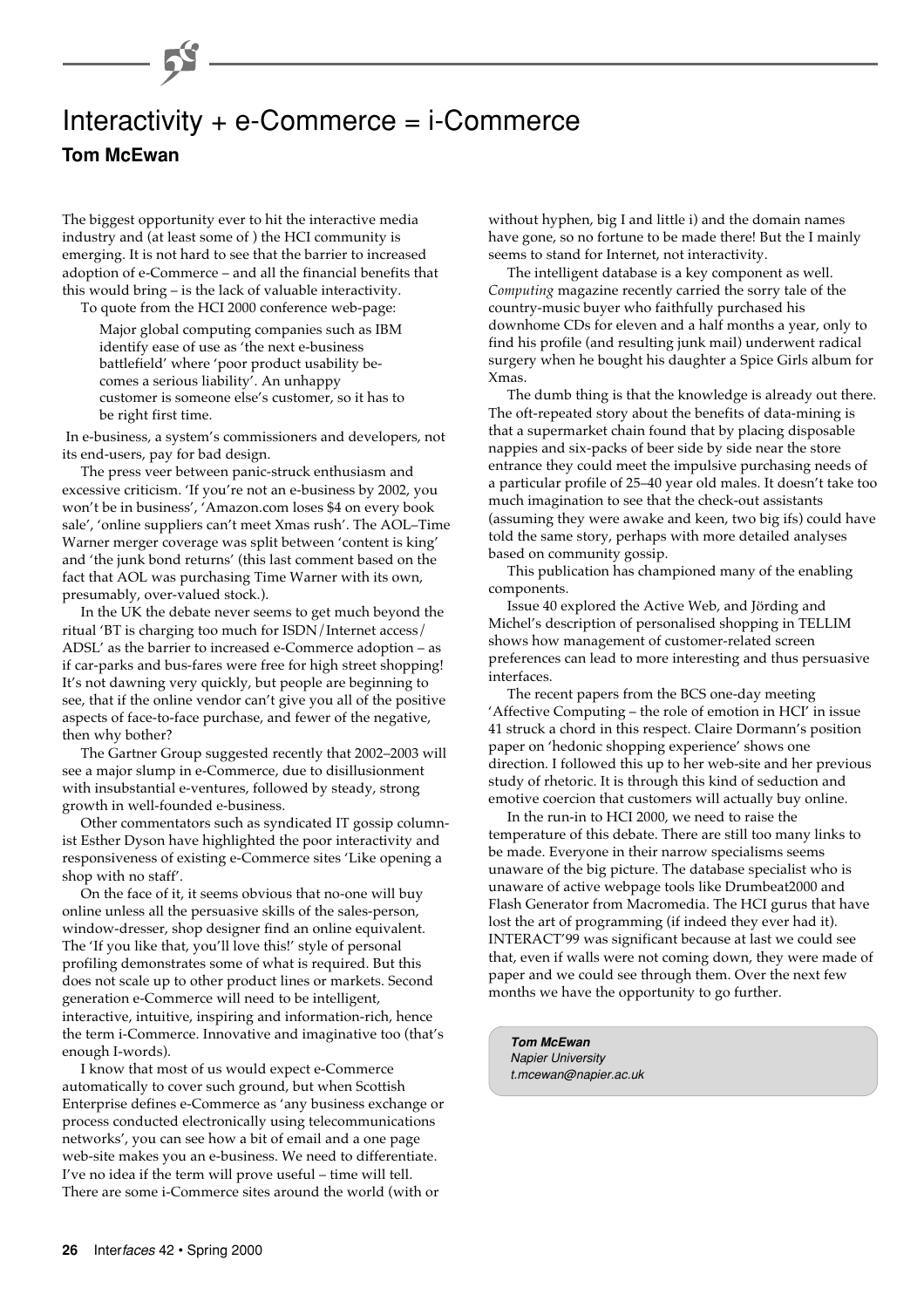| British HCI Group – Application Form 2000<br><b>Please print or type</b>                                                                                                                                                                                                                                                                                                                                 |                                                                                                                                                                                                                                                       |
|----------------------------------------------------------------------------------------------------------------------------------------------------------------------------------------------------------------------------------------------------------------------------------------------------------------------------------------------------------------------------------------------------------|-------------------------------------------------------------------------------------------------------------------------------------------------------------------------------------------------------------------------------------------------------|
| Contact Details (Give a personal contact when asking for Corporate Membership)                                                                                                                                                                                                                                                                                                                           | Membership F ee                                                                                                                                                                                                                                       |
| Title                                                                                                                                                                                                                                                                                                                                                                                                    | Membership classes and fees for 2000 are:                                                                                                                                                                                                             |
| $\vdots$                                                                                                                                                                                                                                                                                                                                                                                                 | Student $£10$<br>Non BCS Member £30<br><b>BCS Member £25</b>                                                                                                                                                                                          |
| ŧ<br>$\vdots$<br>Fax.                                                                                                                                                                                                                                                                                                                                                                                    | Interfaces and other mailings; membership rate for any 4 individuals at British HCI<br>Corporate membership entitles the organisation to 8 copies of<br>Group events, as well as, a free one-page entry in the membership handbook.<br>Corporate £195 |
| $\vdots$<br>Nature of the work you do:                                                                                                                                                                                                                                                                                                                                                                   | Journal Subscription to 'Interacting with Computers'                                                                                                                                                                                                  |
| $\vdots$<br>$\vdots$                                                                                                                                                                                                                                                                                                                                                                                     | The HCI Group manages a journal, Interacting with Computers, published quarterly by<br>Elsevier Science. Members may subscribe to this journal at a reduced rate.                                                                                     |
| Please send mailings to: my work address [_______; my home address                                                                                                                                                                                                                                                                                                                                       | Please send me Vol. 10 (1998) of Interacting with Computers (£50)                                                                                                                                                                                     |
| Membership Status                                                                                                                                                                                                                                                                                                                                                                                        | .<br>.<br>.<br>.<br>.<br>.<br>.<br>.<br>$\rightarrow$<br>Please send me Vols. 9 & 10 of Interacting with Computers (£100)                                                                                                                             |
| $\vdots$                                                                                                                                                                                                                                                                                                                                                                                                 | Please send me a free sample issue                                                                                                                                                                                                                    |
| $\vdots$                                                                                                                                                                                                                                                                                                                                                                                                 |                                                                                                                                                                                                                                                       |
|                                                                                                                                                                                                                                                                                                                                                                                                          | વનટે<br>Please enter the total amount for membership and subscriptions<br>Payment                                                                                                                                                                     |
| Professional Interests (please indicate up to six areas of professional interest)                                                                                                                                                                                                                                                                                                                        | I enclose a cheque/postal order (in Pounds Sterling only please), made payable to<br>British HCI Group                                                                                                                                                |
| $\vdots$<br>$\vdots$                                                                                                                                                                                                                                                                                                                                                                                     | Please debit my Access/Visa/Mastercard<br>$\overline{\sigma}$                                                                                                                                                                                         |
| Data Protection Act                                                                                                                                                                                                                                                                                                                                                                                      | Expiry<br>Card number                                                                                                                                                                                                                                 |
| value to<br>The data on this form will be treated as confidential to the BCS. Names and address may be used,<br>under our strict control, for mailings judged by the British HCI Group Executive to be of<br>the membership.                                                                                                                                                                             | The information provided on this form is to my knowledge correct and I agree to the<br>conditions stated.                                                                                                                                             |
| Membership Directory                                                                                                                                                                                                                                                                                                                                                                                     |                                                                                                                                                                                                                                                       |
| Directory<br>you have<br>Do you wish your contact details and professional interests to be listed in the Membership<br>sent to all members of the group? (We will NOT use your home address, unless that is all<br>$\overline{R}$<br>Yes <sub>1</sub><br>given us.)                                                                                                                                      | Card holder's name and address if different from above:                                                                                                                                                                                               |
| <b>Getting Involved</b>                                                                                                                                                                                                                                                                                                                                                                                  | Send completed forms and cheques to:                                                                                                                                                                                                                  |
| We are always looking for people interested in contributing to HCI group activities by, writing for<br>able to<br>contribute in this way or if you have ideas for 1-day meetings or new activities please contact the<br>Interfaces magazine, helping run the annual conference or joining the executive. If you are<br>membership secretary, Ismail Ismail (I.Ismail@cs.ucl.ac.uk; Fax. 0870 130 5076). | Queries about membership can also be e-mailed to: hci@bcs.org.uk<br><b>HCI Membership, British Computer Society,</b><br>1 Sanford Street, Swindon, SN1 1HJ, UK<br>(Tel.+44(0)1793 417417)                                                             |